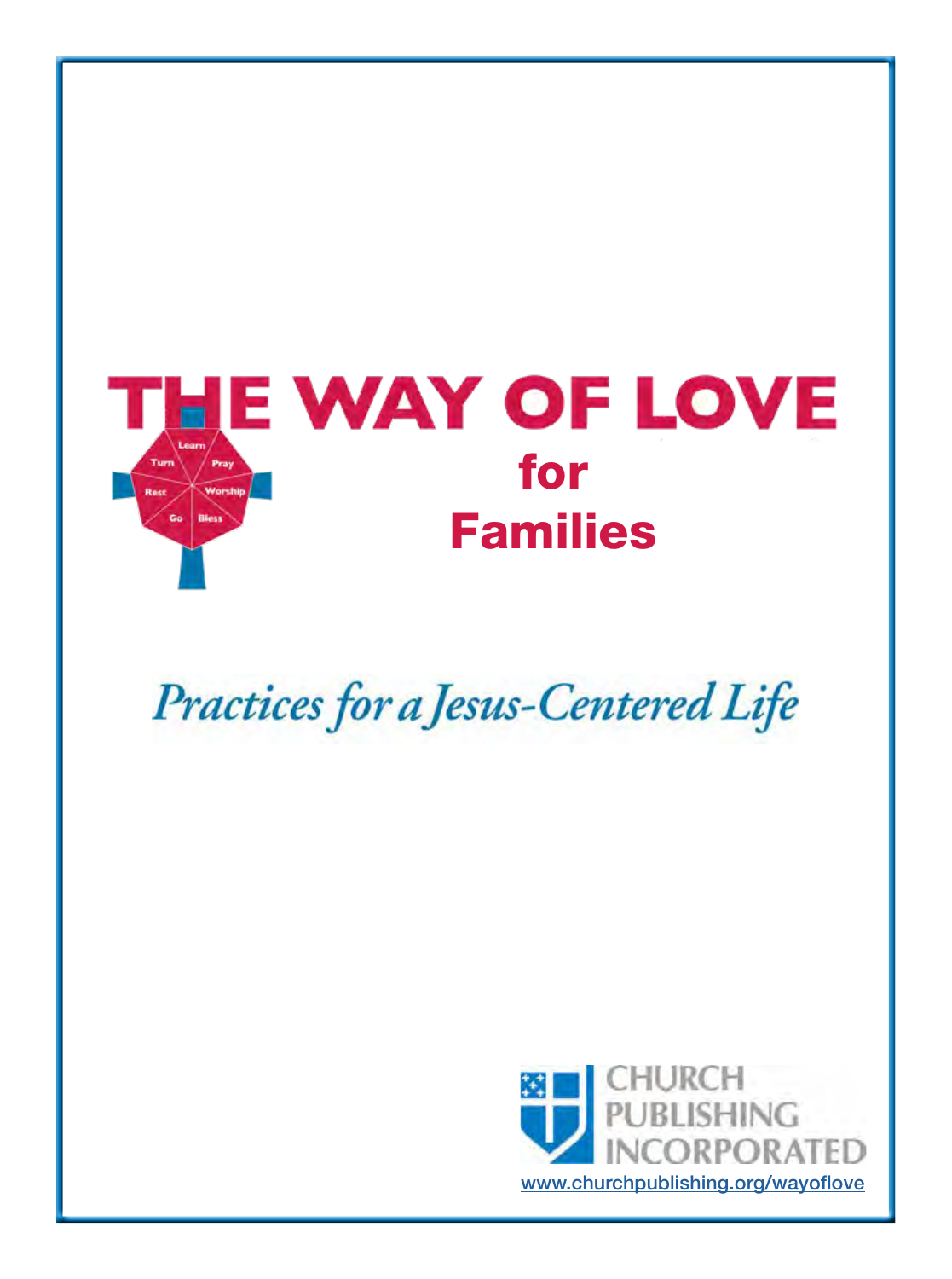Compiled by Sharon Ely Pearson

Scripture quotations from The New Revised Standard Version of the Bible, copyright 1989 by the Division of Christian Education of the National Council of the Churches in the USA. Used by permission. All rights reserved.

Content from *Water of Baptism, Water for Life*: An Activity Book (Morehouse Publishing, 2012), *Preparing for Baptism in The Episcopal Church* (Morehouse Publishing, 2016), and *The Anglican Family Prayer Book* (Morehouse Publishing, 2004) by Anne E. Kitch is used with permission and has been adapted and included in these pages.

Some of the content for "Rest" comes from *Living Well Children's Workbook: Christian Practices for Children* by John Roberto (Lifelong Faith Associates, 2009) and is used with permission.

[Please visit www.churchpublishing.org/wayoflove for more resources.](www.churchpublishing.org/wayoflove)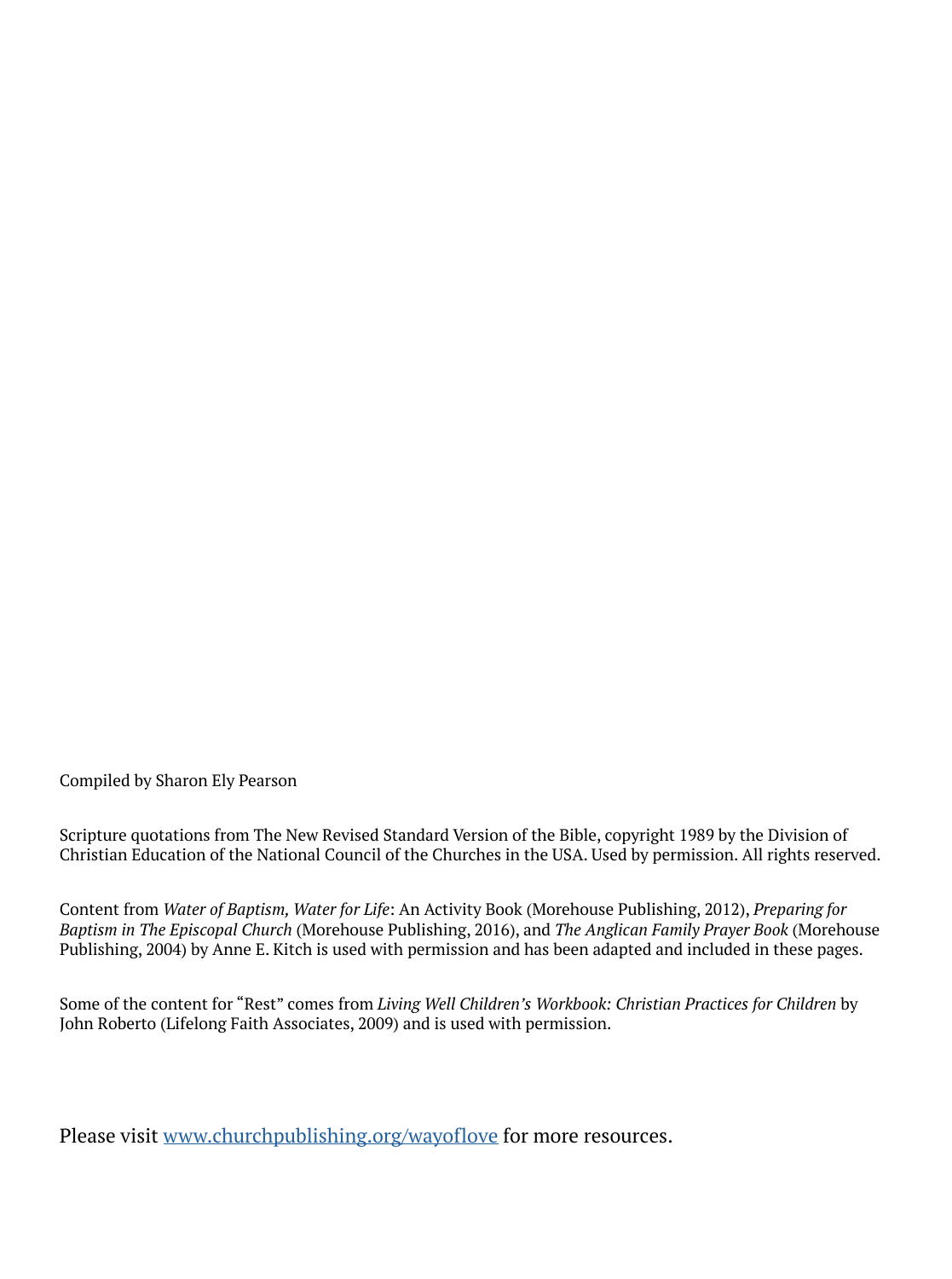*I pray that you, being rooted and established in love, may have power, together with all the Lord's holy people, to grasp how wide and long and high and deep is the love of Christ, and to know this love that surpasses knowledge—that you may be filled to the measure of all the fullness of God.* 

– Ephesians 3:17-19

#### **An Invitation to Families,**

At the 79th General Convention of The Episcopal Church in July 2018, Presiding Bishop Michael B. Curry invited us to practice the Way of Love. This is an invitation to all of us, young and old alike, to "grow more deeply with Jesus Christ at the center of our lives, so we can bear witness to his way of love in and for the world."

With this call, Bishop Curry named seven practices that can help us grow deeper in our relationship with God, Jesus, and our neighbors as we also learn how to live into our baptismal promises more fully. In today's world of busy schedules and hurried meals and fleeting time together, it is now more imperative that we make and take the time to center ourselves and follow the way of Jesus. This might mean revisioning and reshaping the pattern and rhythm of our daily life—finding a slice of time to center our thoughts on Jesus. Within these pages you will find ideas to engage your family, leading the way as a parent, grandparent, godparent, sibling, or mentor with children walking on The Way of Love for Families: Practices for a Jesus-Centered Life.

Parents and godparents are asked to make significant promises on behalf of a child they are sponsoring for baptism. In Holy Baptism, two promises are made:

• Will you be responsible for seeing that the child you present is brought up in the Christian faith and life?

• Will you, by your prayers and witness, help this child to grow into the full stature of Christ?

The first promise is about responsibility. We live this out by introducing children to the stories of our faith, and the teachings of Jesus, and by following practices such as prayer, generosity, and service to others. The second promise commits parents and godparents to practicing their own faith, which gives witness to the love of Christ and helps our children grow in faith.

As a family you may already follow a spiritual discipline of praying at meals or before bedtime, regularly reading from the Bible together, or engaging in acts of kindness toward others. If so, build upon what we offer here; if not, we offer a way to begin. Select one of the practices that interest you or that is especially important for you and your family at this time. Watch for signs in your daily life pointing you toward a particular practice. Listen for a call from God telling you how to move closer. Anywhere is a good place to start. This is your invitation to commit to the practices of Turn – Learn – Pray – Worship – Bless – Go – Rest. There is no rush—each day is a new beginning. Follow Bishop Curry's call to grow in faith by "following the loving, liberating, life-giving way of Jesus. His way has the power to change each of our lives and to change this world."

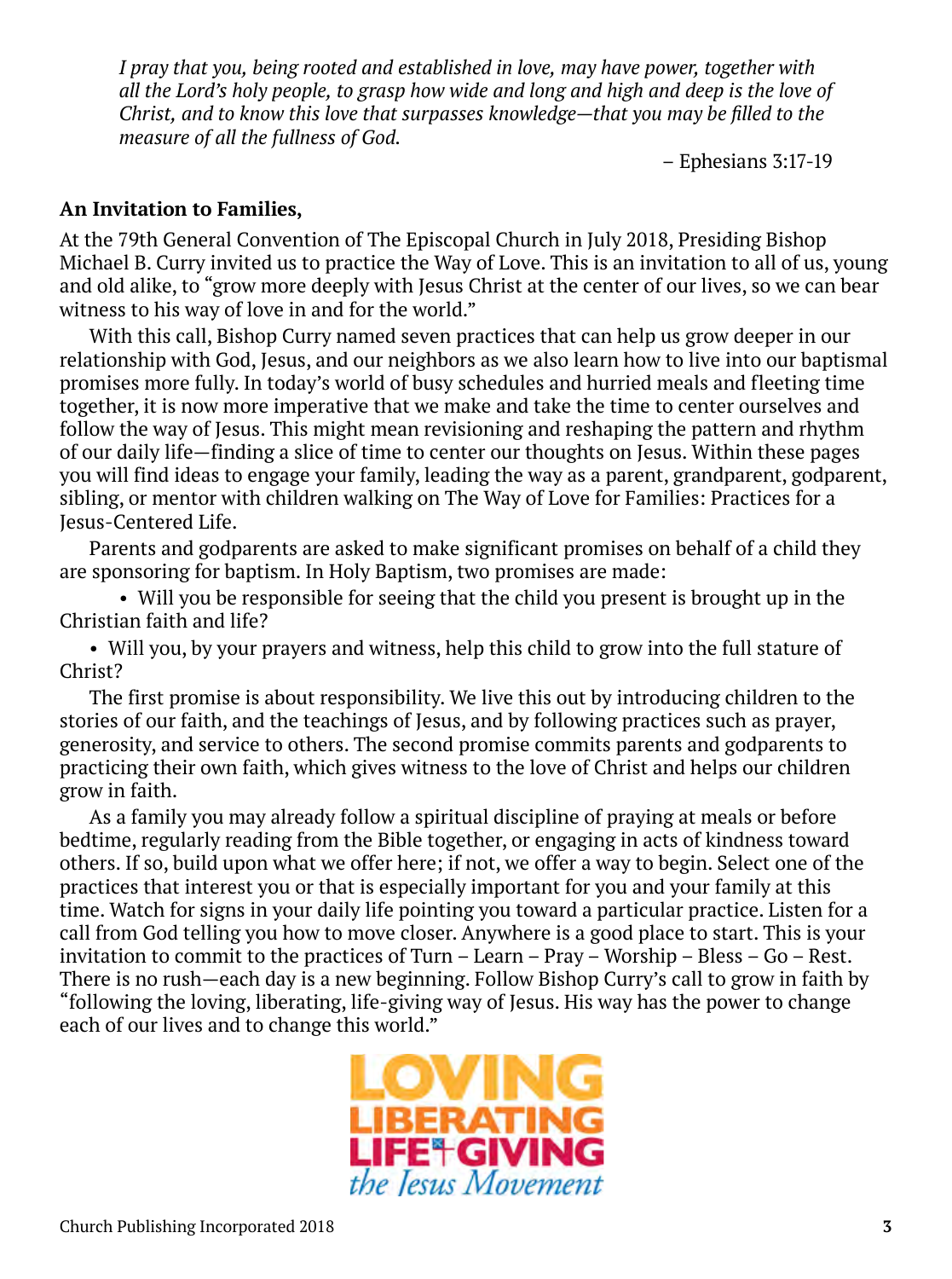# **What Do You Seek?**

### **We seek love:**

To know God's love, to love, and to be loved by others, and yes, to love ourselves.

### **We seek freedom:**

From the many forces—sin, fear, oppression, and division—that pull us from living as God created us to be: dignified, whole, and free.

### **We seek abundant life:**

A life overflowing with joy, peace, generosity, and delight. A life where there is enough for all because we all share with abandon. A life of meaning, given back to God and lived for others.

### **We seek Jesus:**

The way of Jesus is the Way of Love, and that way has the power to change lives and change the world.

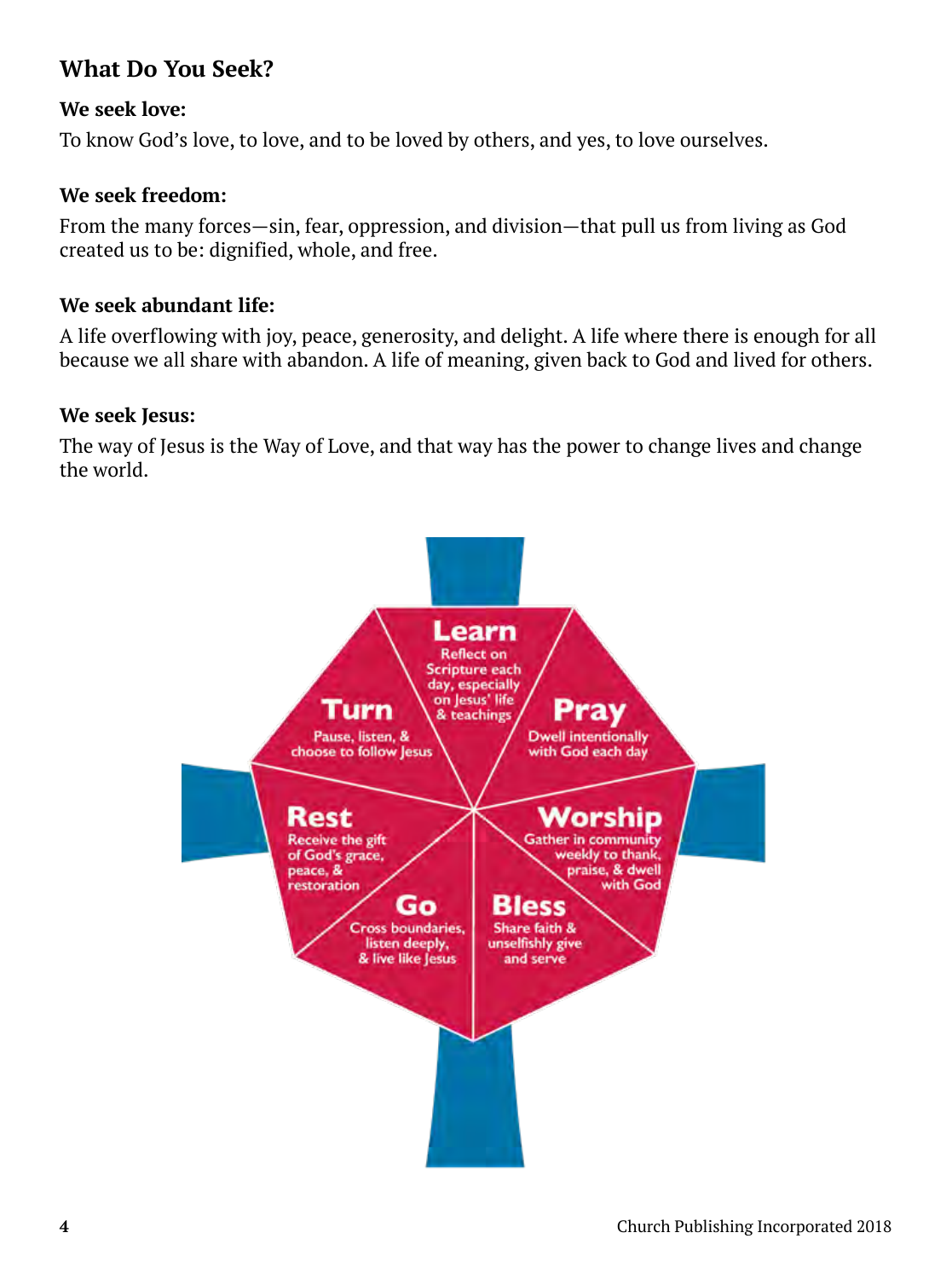# **THE WAY OF LOVE**

**Turn:** *Pause, listen, and choose to follow Jesus* **Learn:** *Reflect on scripture each day, especially on Jesus' life and teachings* **Pray:** *Dwell intentionally with God each day* **Worship:** *Gather in community weekly to thank, praise, and dwell with God* **Bless:** *Share faith and unselfishly give and serve* **Go:** *Cross boundaries, listen deeply, and live like Jesus* **Rest:** *Receive the gift of God's grace, peace, and restoration*

# **Nurturing the Spiritual Life of Your Family**

The Rev. John Westerhoff III believes that children will have faith if those around them share their faith. He offers the following tips which, though written many years ago, follow the pattern for the Way of Love that Bishop Curry has encouraged us to follow:

- 1. Tell and retell the biblical story together as a family. (*Learn*)
- 2. Celebrate your faith and lives with family rituals. (Worship and Rest)
- 3. Pray together. Attend church together.

(*Pray and Worship*)

4. Live out your faith––share your own faith stories and questions.

(*Turn to Christ and Bless*)

5. Perform faithful acts of service and witness together. (*Bless*)

Jesus tells us that he has come in order that we "might have life, and have it abundantly" (John 10:10). May you be called to an abundant way of life in Jesus as you explore and live each of these Christian practices, and that you will experience a life full of the kind of freedom, love, and courage modeled by Jesus himself.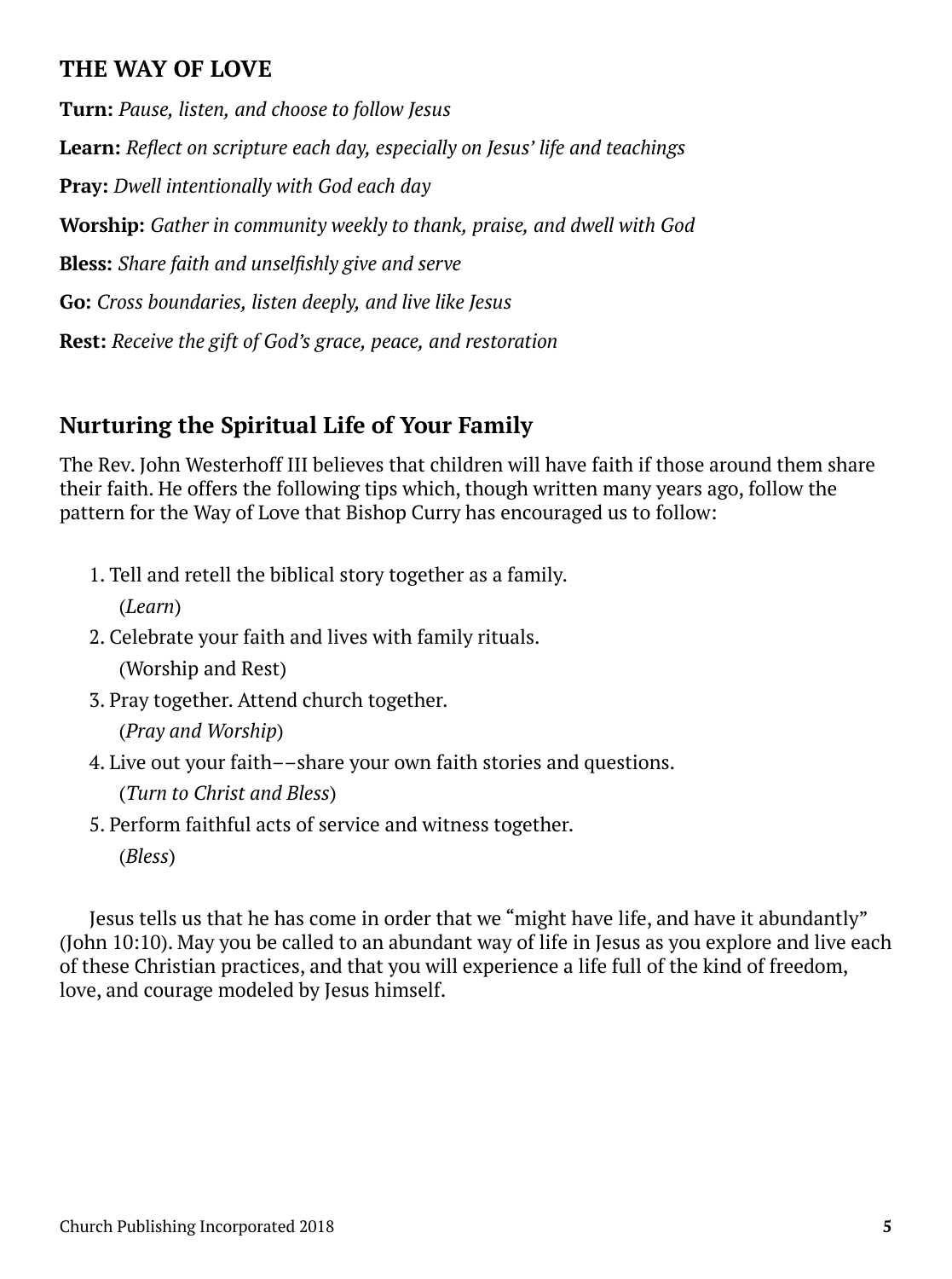# **TURN**



*As Jesus was walking along, he saw Levi son of Alphaeus sitting at the tax booth, and he said to him, "Follow me." And he got up and followed him.* 

— Mark 2:14

# **Pause, Listen, and Choose to Follow Jesus.**

*"Do you turn to Jesus Christ ...?"* 

— The Book of Common Prayer, the Baptismal Covenant (p. 302)

Jesus was a real person. We know of his life, his death, and its impact from sources outside of the Bible and from archaeological evidence. However, a question we need to ask ourselves and talk about with our children is, "Who is he?" To understand the Christian faith, we have to get to know Jesus. Our faith is not just about ideas and things to do, it is a relationship. Jesus shows us God's love, and we love him in return. Being a Christian is about having a deep relationship with Jesus, spending time with him, and listening to him.

Before Jesus began his ministry and called people to follow him, he was baptized in the Jordan River by John the baptizer. Soon after, he was driven into the wilderness where he was tested. Jesus turned away from the devil's temptations by remembering and claiming who he is: God's beloved son. Then he returned from the wilderness to begin his public ministry of teaching, healing, and loving.

When we are baptized, we commit to following Jesus; we renounce Satan and evil. We say "No!" to something and then we say "Yes!" to Jesus and God's love. The sign of the cross is placed on our forehead with oil, and we are marked as Christ's own forever, an invisible sign that remains with us always. The sign of the cross helps us remember that we belong to Jesus, he died for us, and that we promise to follow him. At a later date when we are confirmed, we affirm these promises made for us as infants. And every time we are present for a baptism in our churches, all of us reaffirm those baptismal promises to turn away from evil and turn toward Christ. We are invited, just like Jesus' disciples, to turn and follow him.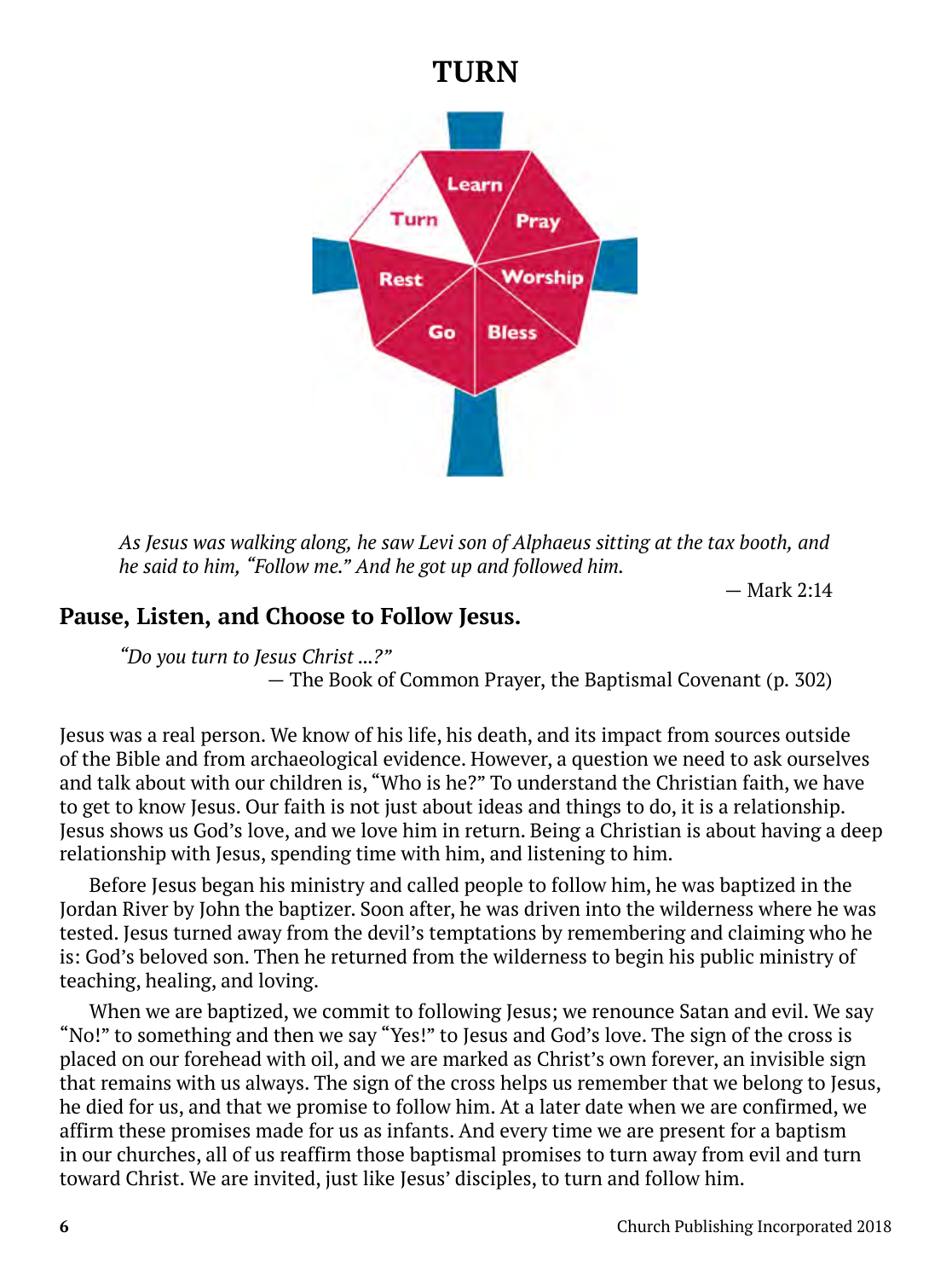### **A Prayer to Follow Christ**

*Lord, lead me in the way of faith, Help me to follow Christ. Open my heart to receive your love, Open my mind to understand your word. Amen.*

Through our baptism we promise to resist evil, and when we do fall into sin, we promise to turn back to God. None of us is perfect. We spend our entire lives learning to be the people God created us to be. When we hurt others along the way, we need to say we are sorry and ask for their forgiveness and God's.

### **A Prayer for Forgiveness**

*For the times I have forgotten and put myself instead of others first, Forgive me God. For the times I have broken promises I have made, Forgive me God. For the times I have been unkind in my words and actions, Forgive me God. For the times I have not acted like Jesus would have me act, Forgive me God. For the times my choices have led me away from God, Forgive me God. Amen.*

*With your loving help, O God, may I continue to resist the bad things that come my way and always turn to the way of Jesus' love. May I seek you in all that I do and return to you when I stray. Amen.*

# **Things to Do as a Family to Turn to Christ:**

- Share family photos of baptism. Recall what the day was like, who was there, and what happened. What are the memories you share of witnessing the baptism of your child, your sibling, a friend?
- Read Bible stories about Jesus together. Don't have a Bible? The bibliography at the end of this booklet offers some suggestions.
- Wonder together about how Jesus looked, what he ate, what he liked to do, what he didn't like to do, and what he did for fun.
- Go to church together and discuss the rituals and symbols you find there. Ask someone to show you the sacred objects used in worship that help us get to know Jesus better.
- Take a walk, go to a park, visit a nature center. Where do you see Jesus?
- Share stories and talk about God's kingdom and the principles of love, justice, forgiveness, peace, and acceptance.
- Make Jesus a part of your life every day: pray, talk, listen, answer questions.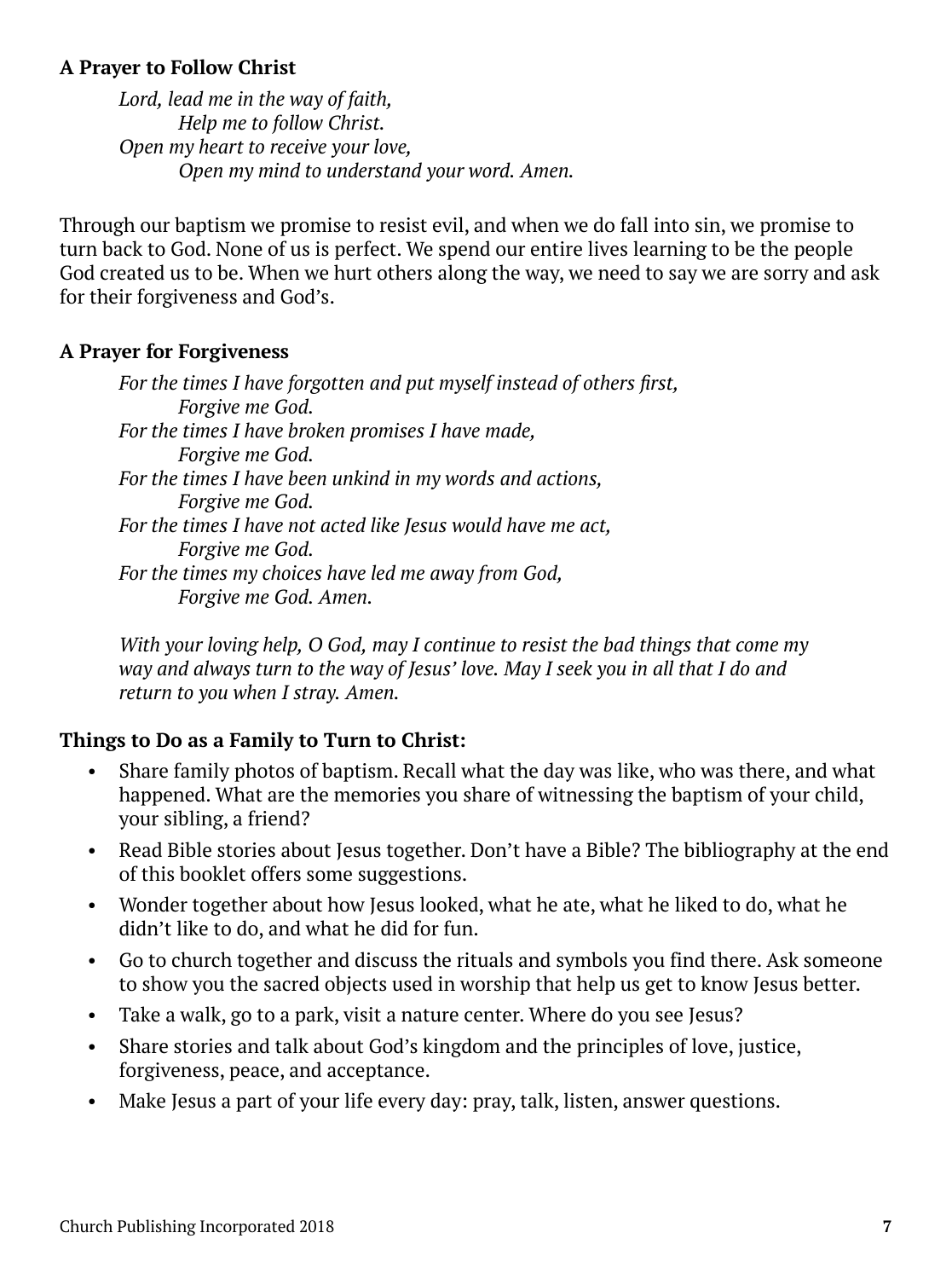# **LEARN**



*"Those who love me will keep my word, and my Father will love them, and we will come to them and make our home with them."* 

— John 14:23

By reading and reflecting on Holy Scripture (the Bible), especially the life and teachings of Jesus, we draw near to God, and God's word dwells in us. When we open our minds and hearts to scripture, we learn to see God's story and God's activity in everyday life.

 *"Grant us so to hear [the Holy Scriptures], read, mark, learn, and inwardly digest them."*

— The Book of Common Prayer, Proper 28 (p. 236)

The Bible is a prayerful collection of words about Jesus, who is called the Word of God. We believe that we will hear God speaking when we read the Bible—to the people of long ago as well as to us today. By reading scripture we learn more about who God is and what God has done for us. It is an essential part of our Christian life and faith no matter our age.

The Bible was an important part of Jesus' life. As a young Jewish boy, Jesus would have attended classes to learn about the Bible; it was part of his family's life. Stories about Jesus are a great place to start when reading the Bible. Start with the following stories. Find a Bible that is age appropriate for your children with pictures especially if they are young. Read together before bed or after dinner or before going off to school. If a reader, also encourage your child to read stories on their own for personal pleasure.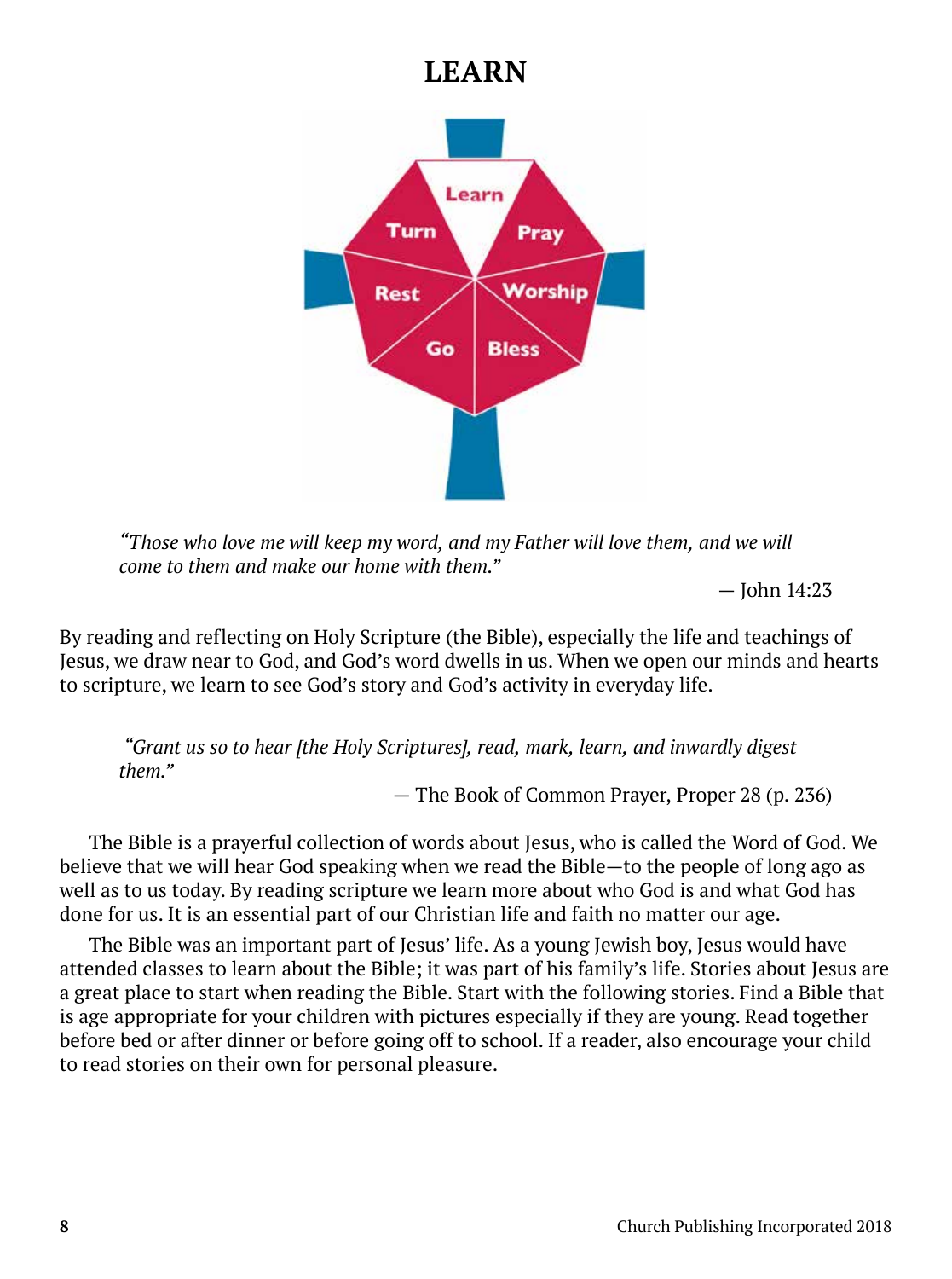### **Bible stories to get you started:**

- **Jesus is born (Luke 2)**
- Jesus is baptized (Mark 1:9-11)
- The good neighbor (Luke 10:30-37)
- The good shepherd (John 10:1-18)
- The disciples learn to pray (Luke 11)
- Jesus calms the storm (Luke 8 and Matthew 8)
- Jesus is alive (Luke 24 and John 20)
- The Good News (Acts 1)

### **Things to talk about after reading a Bible story together:**

- What part of this story do you like best?
- What surprised you in this story?
- Where are you in this story?
- Where do you see this story happening today?

### **Picture books for young readers:**

- *The Glorious Impossible* by Madeline L'Engle
- *The Good Shepherd* [by Jerome Berryman](https://www.churchpublishing.org/parableofthegoodshepherd)
- *On the Day You Were Born* by Debra Fraser
- *Images of God for Young Children* and *Psalms for Young Children* by Marie-Helene Delval
- *In God's Name* by Sandy Eisenberg Sasso (or any of her books)
- *Psalm 23* by Tim Ladwig
- *The Easter Story,* and *Jesus,* and *St. Francis* by Brian Wildsmith (or any of his books)
- *Miracle Man: The Story of Jesus* by John Hendrix
- *God's Dream* by Desmond Tutu

### **Chapter books for older readers:**

- *The Lion, the Witch, and the Wardrobe* (and the Chronicles of Narnia series) by C. S. Lewis
- *A Wrinkle in Time* (and the titles in the Time Quintet) by Madeline L'Engle
- *Marked* [by Steven Ross \(a graphic novel\)](https://www.churchpublishing.org/products/marked2)

#### **A Prayer about Learning**

*God of love, the Bible recounts the story of your great love poured out on us. Help us learn more about you. Help us to live out that story of love every day of our lives. In everything that we say and do. Amen.*

Learning is more than just reading the Bible. It is about reflecting upon it—even for small children. When we read scripture or stories about Jesus, listen to what God might be saying to you in it, allowing it to change you. Be open to wondering with your children about what this might be, knowing that there is no right or wrong answer. The Bible is a book to live as well as read. The Bible tells the story of the expression of God's love in the world, a love that caused God to send God's Son to die for us. As we live our lives, we continue that story of God's love in the world.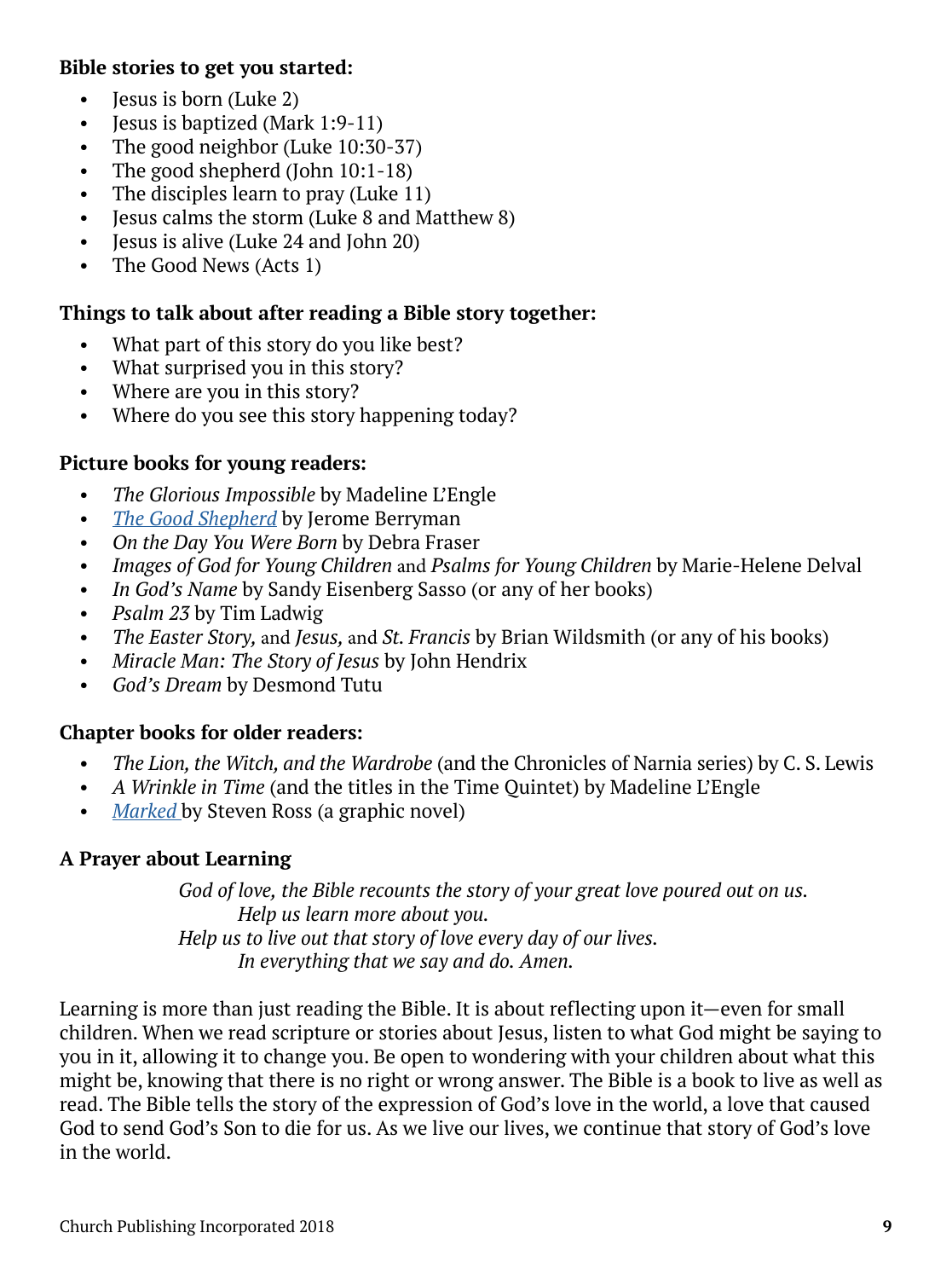A way to support you and your family in learning God's Word is to attend worship on a regular basis. This is difficult for some due to work or school obligations. However, we model the importance of being part of a faith community to our children when we worship weekly, listening to God's Word with others and participating in God's holy meal, the Eucharist. And children learn about God by participating in that too!

### **Things to Do as a Family to Learn:**

- Read Bible stories about Jesus together. Don't have a Bible? The bibliography at the end of this booklet offers some suggestions.
- Reflect on a Bible story each day, especially on Jesus' life and teachings. Try doing this before bedtime, right after dinner, or while waiting for the school bus. Reflection questions might be: What was your favorite part of the story? Where are you in the story? Where did you discover God or Jesus in the story? And for older kids: How is Jesus speaking to you in this story? What is it calling you to do differently?
- Attend church regularly. Participate in educational offerings such as Sunday School, adult Bible study, and intergenerational events. Remember that worship is just as formational as being in a classroom, no matter what your age is. On the way home from worship, talk about what everyone heard or experienced. What were the stories for that day? How do they relate to our lives today?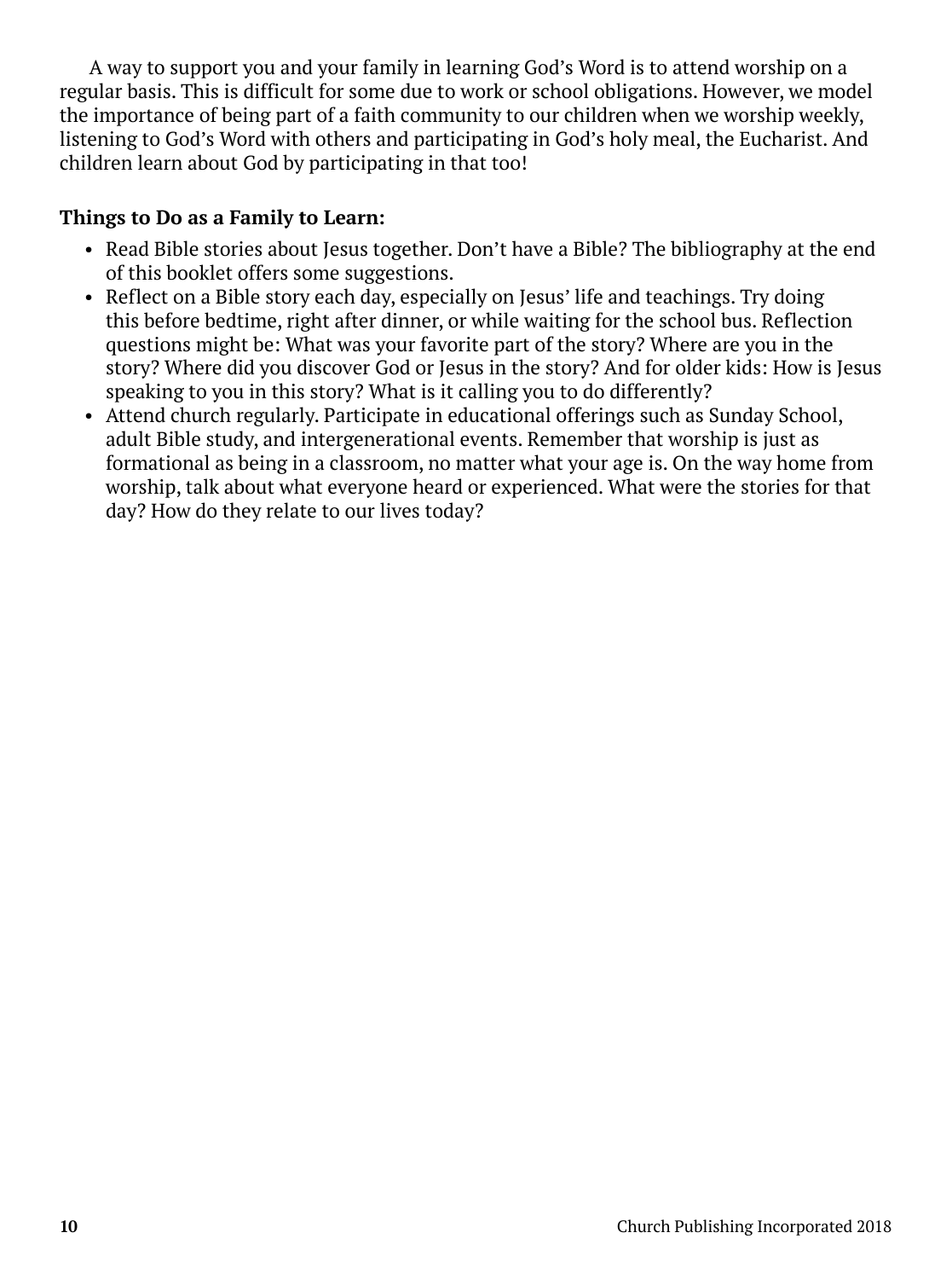# **PRAY**



*He was praying in a certain place, and after he had finished, one of his disciples said to him, "Lord, teach us to pray, as John taught his disciples."* 

— Luke 11:1

Dwell intentionally with God daily.

*"Lord, hear our prayer."* 

— The Book of Common Prayer

To dwell with God means to dwell in relationship with God. Jesus teaches us to come before God with humble hearts, boldly offering our thanksgivings and concerns to God or simply listening for God's voice in our lives and in the world. Whether in thought, word, or deed, individually or corporately, when we pray we invite and dwell in God's loving presence.

The quantity of our prayers doesn't matter; we don't have to say a lot. We just have to say what we feel strongly about. Prayer is about life, all of it, but we don't need to talk about it all at once—just that piece that is weighing on our heart at any particular moment. The quality of prayer also doesn't matter; it is about our conversation with God, not a test. We also don't need to have a theology degree to speak to God any more than we need a medical degree to speak to a doctor. When you pray, be honest and be natural. Remember, God loves you for who you are and just wants to be in relationship with you. God is always waiting to hear from you.

When the apostles asked Jesus how to pray, he responded with the Lord's Prayer. Christians have been praying this since the Church began over two- thousand years ago. It is a very brief prayer and one that anyone can memorize from an early age. Each line of the prayer is rich and powerful, and it teaches us how to pray.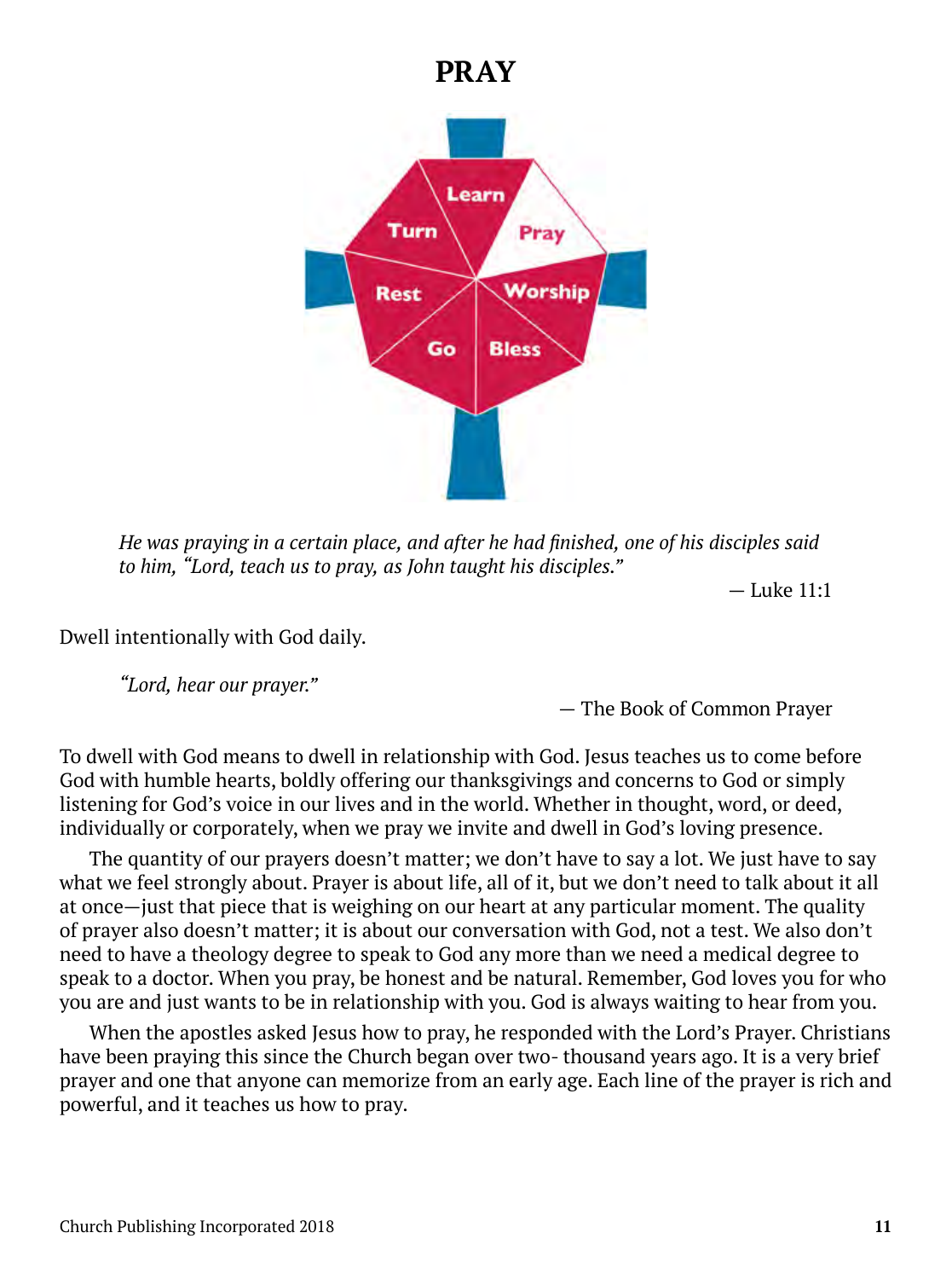# **Teach and Pray the Lord's Prayer as a Family**

*Our Father in heaven, hallowed by your name, your kingdom come, your will be done, on earth as in heaven. Give us today our daily bread. Forgive us our sins as we forgive those who sin against us. Save us from the time of trial, and deliver us from evil. For the kingdom, the power, and the glory are yours now and forever. Amen.*

(contemporary language version)

*Our Father, who art in heaven, hallowed be thy name; thy kingdom come; thy will be done; on earth as it is in heaven. Give us this day our daily bread. And forgive us our trespasses, as we forgive those who trespass against us. And lead us not into temptation; but deliver us from evil. For thine is the kingdom, and the power, and the glory, for ever and ever. Amen.* (traditional language version)

# **Praying with Children**

With children, use simple devices to help them understand how prayer can be used at all times and places of the day and for all circumstances that may arise. The five-finger prayer is an easy way to start:

- 1. Thumb (people who are close to you). These are your close friends and family, often the first you think about when you pray. Give thanks to God and ask his protection on your parents, siblings, friends, and classmates.
- 2. Pointer (people who point the way). These are leaders in your life, such as teachers and pastors. Offer God your thanksgiving for them and ask him to help them in their important work.
- 3. Tall Finger (people in authority). The big people in the world need prayer too. Ask God to give wisdom to our government, military, and police.
- 4. Ring Finger (people who are weak). This is your weakest finger. We should remember others who are sick, live in poverty, or are treated badly. Pray that Jesus would give them new strength.
- 5. Little Finger (your own needs). God wants to hear your needs too, especially when you put others first. Pray for your own growth in mind, body, and spirit.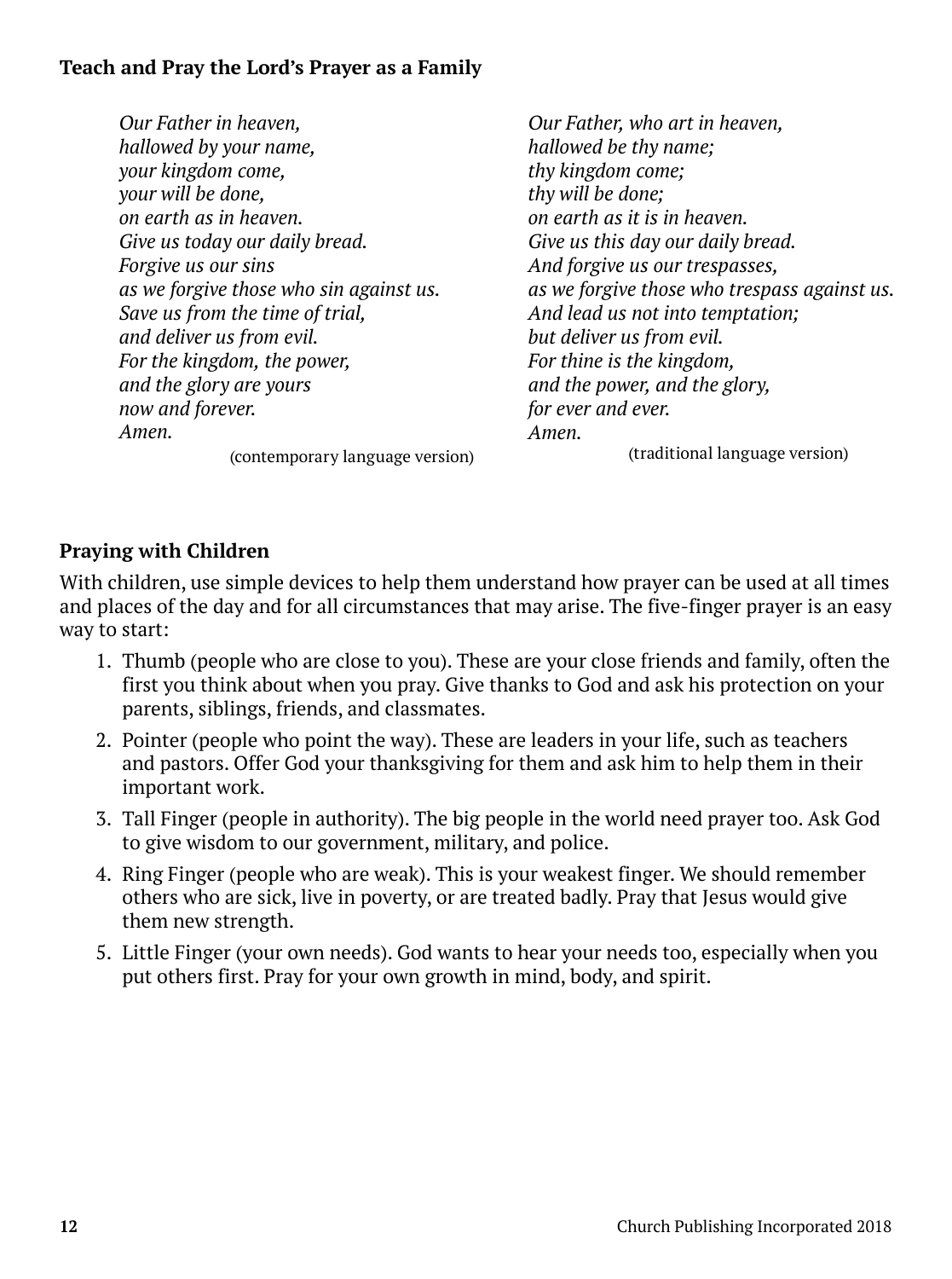Another way is to use the word ACTS to learn the different types of prayer: Adoration, Confession, Thanksgiving, Supplication, and Intercession.

- Adoration "Wow!"
- Confession "Oops!"
- Thanksgiving "Thanks!"
- Supplication (petition) "Gimme!"
- Intercession Please, remember! Don't forget!

Whenever one wants to give thanks or thinks (children and adults, too!) of something they want to talk to God about, that is a time to pray—any time. Sometimes there are special circumstances for "Important-Moment Prayers" for when something important happens on the spot. There is always "Time-with-God Prayers" offered at a regular time every day. Just like friendships need development and regular contact, building a relationship with God must be intentional.

Mealtime is an important time to give thanks. Even if it is fast food and in the car!

*We want it fast, we want it now. Thank you God, for the cow! For burgers, fries, and all we chew, For all who work at this drive-thru!* 

*Peanut Butter and Jelly Prayers* by Julie B. Sevig

### **Things to Do as a Family to Pray**

- Set aside time each day to pray together at least once. Routine is important, so set a regular time each day for prayer as a family.
- Say "grace" (thanking God) before every meal. Hold hands around the table if able.
- Bless your children as they go off to school, work, or play. Simply lay your hands on their head and say the words "God be with you and protect you until we see each other again" before they go out the door.
- Create a prayer space at home reminding everyone of God's presence. Use a portion of an accessible table, a mantel, or a shelf. Place a candle, cross, Bible, or other object on a piece of cloth to designate this special place. For special days and seasons, add other objects such as a book, pottery, flowers, fruit, pictures, prayer cards, an icon, salt, water, oil, a branch of a tree or bush.
- Post notes, prayers, sayings, petitions, and pictures on the refrigerator, bulletin board, or even the bathroom mirror for everyone to see on a daily basis.
- A special bowl or basket on a table along with slips of paper and a pencil will serve to remind others to pray about a special intention. They can place their petitions or requests on a piece of paper and put it in the bowl or basket.
- A candle placed in a special spot can also call the family to prayer during time of need.
- Make a prayer box out of a gift box or a plastic storage tote and fill it with sand, stones, shells, or a cloth.
- Arrange a quiet place to sit and reflect in your home: a comfortable chair, books, quiet music.
- Your children may like to create their own prayer space in their bedroom or a favorite spot in the house.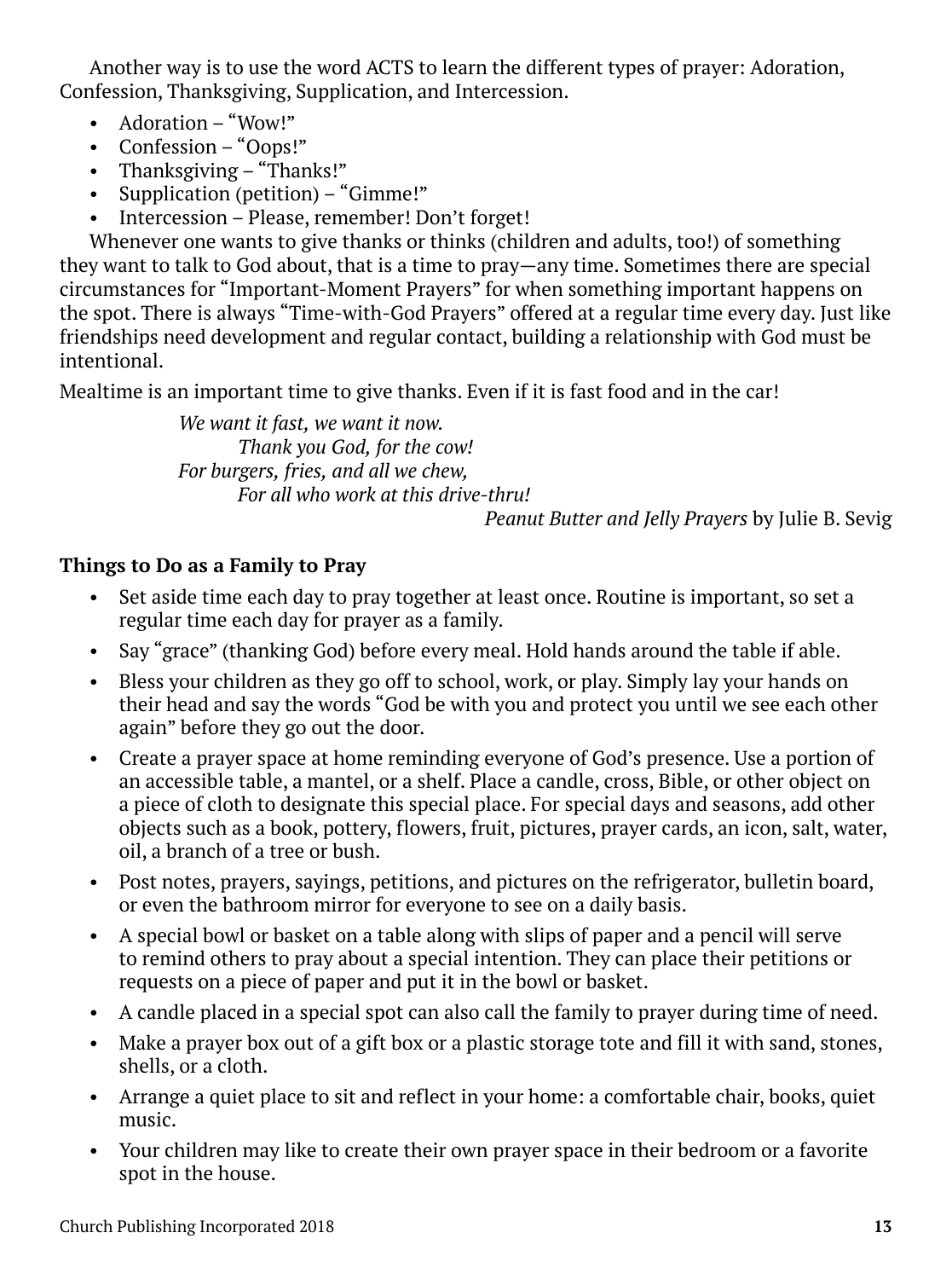# **WORSHIP**



*When he was at the table with them, he took bread, blessed and broke it, and gave it to them. Then their eyes were opened, and they recognized him.* 

— Luke 24:30-31

*Gather in community weekly to thank, praise, and dwell in God. Celebrant: Lift up your hearts. People: We lift them to the Lord.* 

— The Book of Common Prayer (p. 361)

When we worship, we gather with others before God. We hear the Good News of Jesus Christ, give thanks, confess, and offer the brokenness of the world to God. As we break bread, our eyes are opened to the presence of Christ. By the power of the Holy Spirit, we are made one body, the body of Christ sent forth to live the Way of Love.

Children come to worship already known and loved by God. They already know and love God in return, even if they might not have the words to express it. As parents, it's important to acknowledge children as spiritual beings that are filled with joy and wonder about God's creation. The more they understand and participate in worship, the more they will be engaged in their words and actions.

As adults, we model why it is important to go to church weekly to hear God's Word and receive God's holy meal. Children need parents and caregivers to lead the way and not wait until they can choose for themselves. In order for them to make a choice when they are older, they need experiences from which to choose. In addition to the joy or worshipping with others, churches, at their best, provide a kind of extended family where there is always room for others. It is one place in our communities that is truly intergenerational on a regular basis. Church is not a social club—it is a place to ground ourselves in all things spiritual so that we can be sent forth to do God's work in the world, whether it be home, work, school, or play.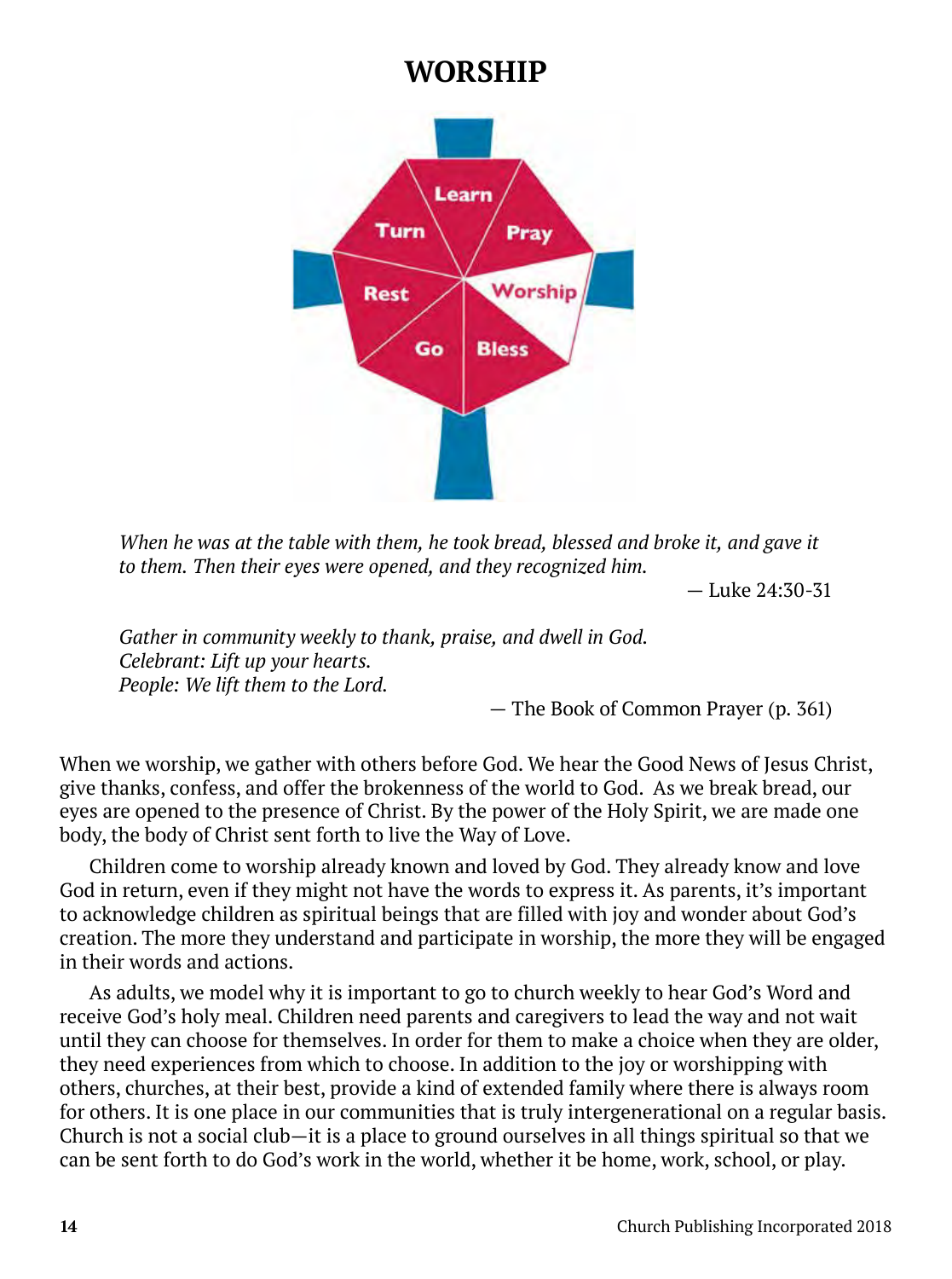Worship provides a sensory experience. We listen, we sing, we pray, we eat, we stand. It can be an aerobic exercise of body, mind, and soul. We are formed by our prayers and those of others when we gather corporately; candles, stained glass, music, icons, and incense often remind us that we are in a different, holy place set aside just for us.

# **Tips for Worshipping with Children**

- Relax! God put the wiggle in children; don't feel you have to suppress it in God's house. All are welcome!
- Encourage whispering by modeling the lowering of your voice when speaking to them.
- Sit toward the front where it is easier for your little ones to see and hear what's going on at the altar. Seeing the backs of others' heads doesn't allow their full engagement.
- Quietly explain the parts of the liturgy and actions of the priest, acolytes, choir, readers, ushers, etc.
- Have them look up the hymns in the hymnal or follow along in the worship bulletin.
- Ask if your church offers bulletins or coloring sheets for children.
- Sing the hymns, pray, and voice the responses.
- Children learn liturgical behavior by copying you.
- If you have to leave the service with your child, feel free to do so, but please come back. Parents are often more distressed by an anxious child than those around you. As Jesus said, "Let the little children come to me."
- Remember that the way we welcome children in church directly affects the way they respond to the Church, to God, and to one another. Let them know that they are at home in God's house of worship, wherever that might be.

# **A Prayer for Worship**

*Merciful God,*

*You have called us to your table. Generous God, You have fed us with the bread of life. Abundant God, Draw us and all people to the service of your Son; And send us out to bring your peace and goodness to the world.*

*Amen. Amen.* 

# **Things to Do as a Family for Worship**

- Attend church on a regular basis. The more children are in worship, the more they will learn the rhythm of service and actively participate.
- Arrive early for worship (or stay after). Ask someone to give you a tour of the sanctuary (worship space) and other areas where the holy vessels are kept (the Sacristy).
- As noted above—sit up front! And remember, all who are baptized are welcome to receive Holy Communion, even the smallest child.
- Come as you are. There is no need to dress up; some churches even have pajama-prayer services!
- Invite a friend (or your child's friend) to come to worship with you. Have a sleepover the night before!
- Talk about what you experience in worship on your way home: What was your favorite part?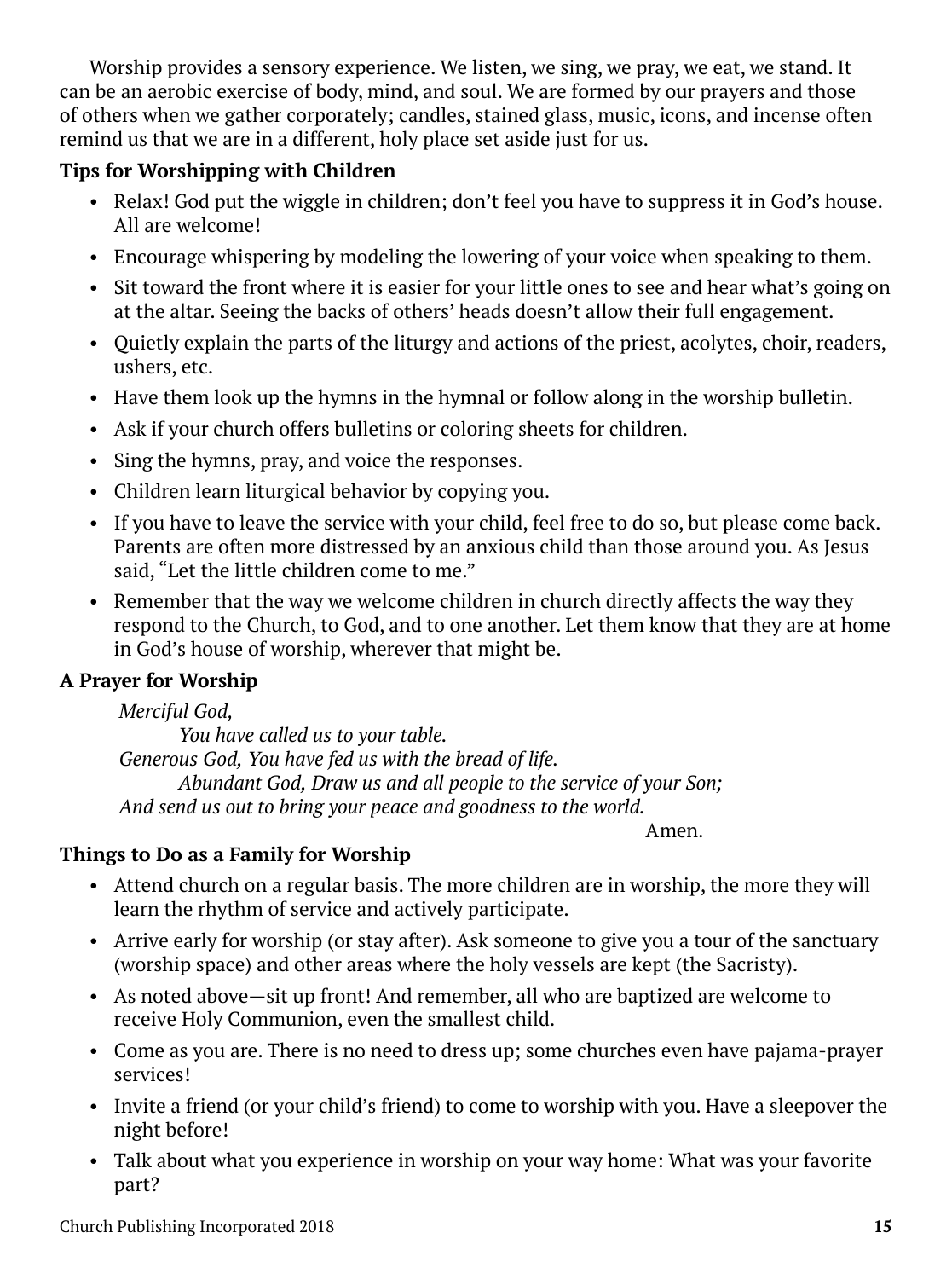# **BLESS**



*"Freely you have received; freely give."* 

 $-$  Matthew 10:8

Share faith and unselfishly give and serve.

*"Will you proclaim by word and example the Good News of God in Christ?"*  — The Book of Common Prayer (p. 305)

Episcopalians are not the best at sharing their faith (or their money). Stephanie Spellers, Canon to the Presiding Bishop (who helped create and launch the Way of Love) says, "I am an Episcopalian because I connect with a local and global network of people who follow Christ, emphasize mutual respect among people, share the Word and sacraments, and share resources to create communities of transformative love and hope everywhere." Wow—does that include children and families? Yes, it does.

The best place to begin to practice talking about Jesus with others is with our family and friends. And sometimes we don't have to use words—those can come later. There is a hymn titled "They'll Know We Are Christians By Our Love" that has its origins in a phrase from John 13:25 that non-believers used to describe Christian believers of the early Church "Behold, how they love one another." How we live our lives and the actions we can take can show others what being a Christian is all about; the lyrics speak to unity and dignity, to walking hand in hand and working side by side, the result of which is that "all will know that God is in our land."

Knowing people of all ages, colors, religions, and walks of life are gifts we can give our children. When we join in community events to speak out against injustice, donate canned goods to a food pantry, visit an elderly person who cannot leave their residence, or simply acknowledge a stranger we pass on the street, we are showing the love of Christ. Children participate in service projects at school all the time. How do we as a family reach out in assistance to others? When we do so, we just need to name it: we do this because Jesus calls us to do such things in his name.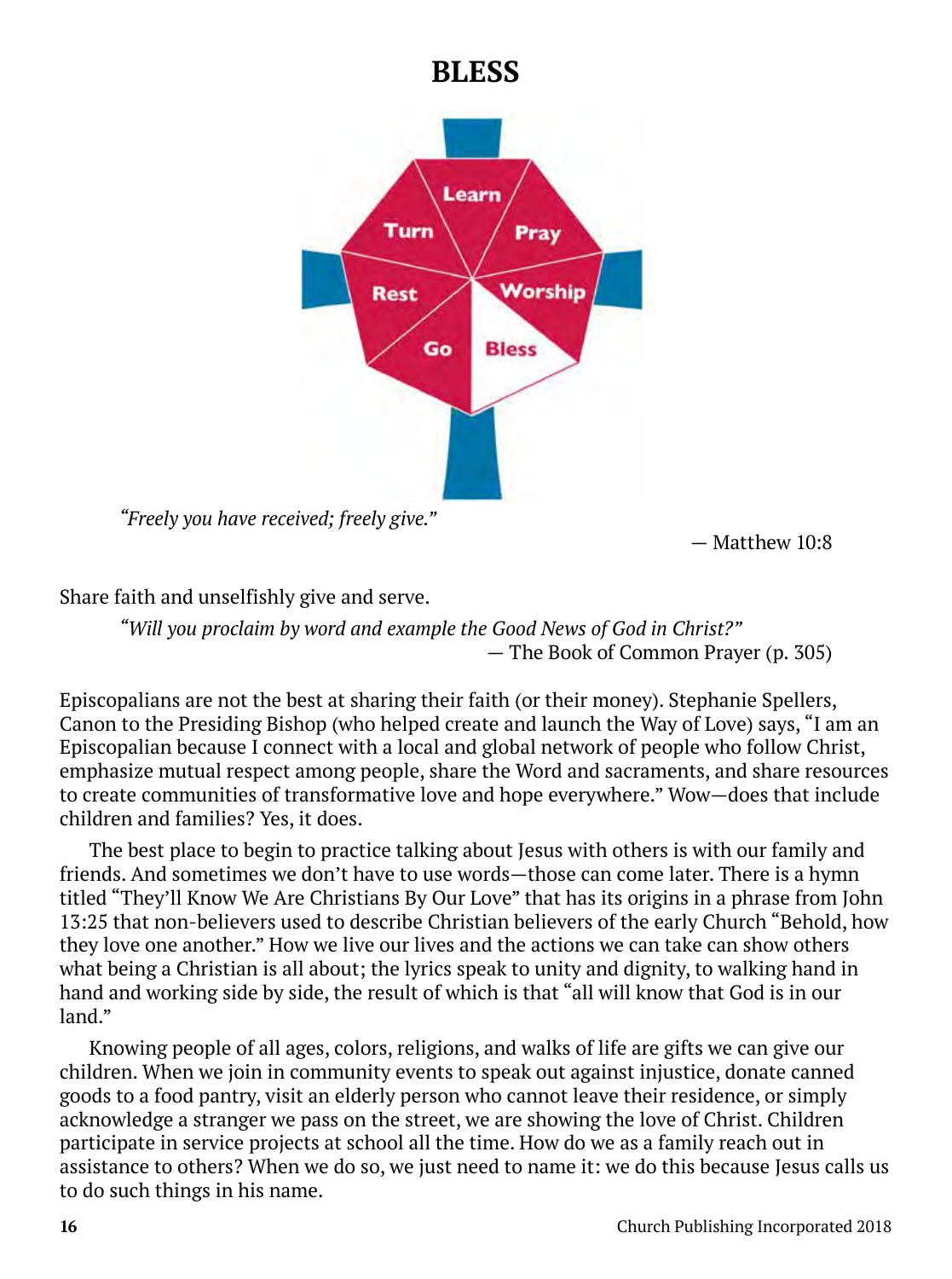To talk about:

- How do we take Christlike actions in our relationships?
- What needs to change in order for our behaviors to reflect the love of Jesus?
- How might we love one another better at home as well as in the places we learn, play, and work?
- Who can we talk to about Jesus?

# **A Prayer for Blessing**

*Loving God, shine the light of your gospel in and through our lives each; help us to live as a disciple of Jesus, an ambassador of peace, and a sign of your loving presence in the world.*

Amen.

# **Abundant Generosity**

Jesus called his disciples to give, forgive, teach, and heal in his name. We are empowered by the Spirit to bless everyone we meet, practicing generosity and compassion, and proclaiming the Good News of God in Christ with hopeful words and selfless actions. We can share our stories of blessing and invite others to the Way of Love.

The single best thing parents can do is to practice Christian generosity in the sight of their children. Children learn by example, and parents are their foremost teachers. If you have a tradition of family giving, you should take care to make the Good News of Jesus the main thing, rather than the family legacy. Family legacy, while a good thing, cannot motivate true Christian generosity. Parents can teach their children to be committed first and foremost to Christ and God's kingdom. Anything else, family included, must take second place. What's a parent to do?

- 1. Teach them to associate money with labor.
- 2. Teach them to save.
- 3. Give them opportunities to practice giving.
- 4. Take them with you to serve the poor.
- 5. Teach them some basic financial planning tools.
- 6. Teach them by example how to live simply.
- 7. Show them how family finances work.
- 8. Teach them that many things are more important than money.

As we learn to give—of ourselves, our time, our hospitality, and even our money—we find our place in God's amazing plan of generosity, and we can begin to understand God's character as one of abundance, not scarcity. Giving of ourselves includes praying for others and showing compassion. One of Jesus' well-known parables, The Good Samaritan (Luke 10:25-37), is a story worth sharing with children and discussing. When do we stop and give of ourselves to someone in need? Teaching children to give is important because it allows us to find our own place in God's amazing plan of generosity. We are called to give the very best that we have to God, not just the scraps that are left over when we have finished doing something else.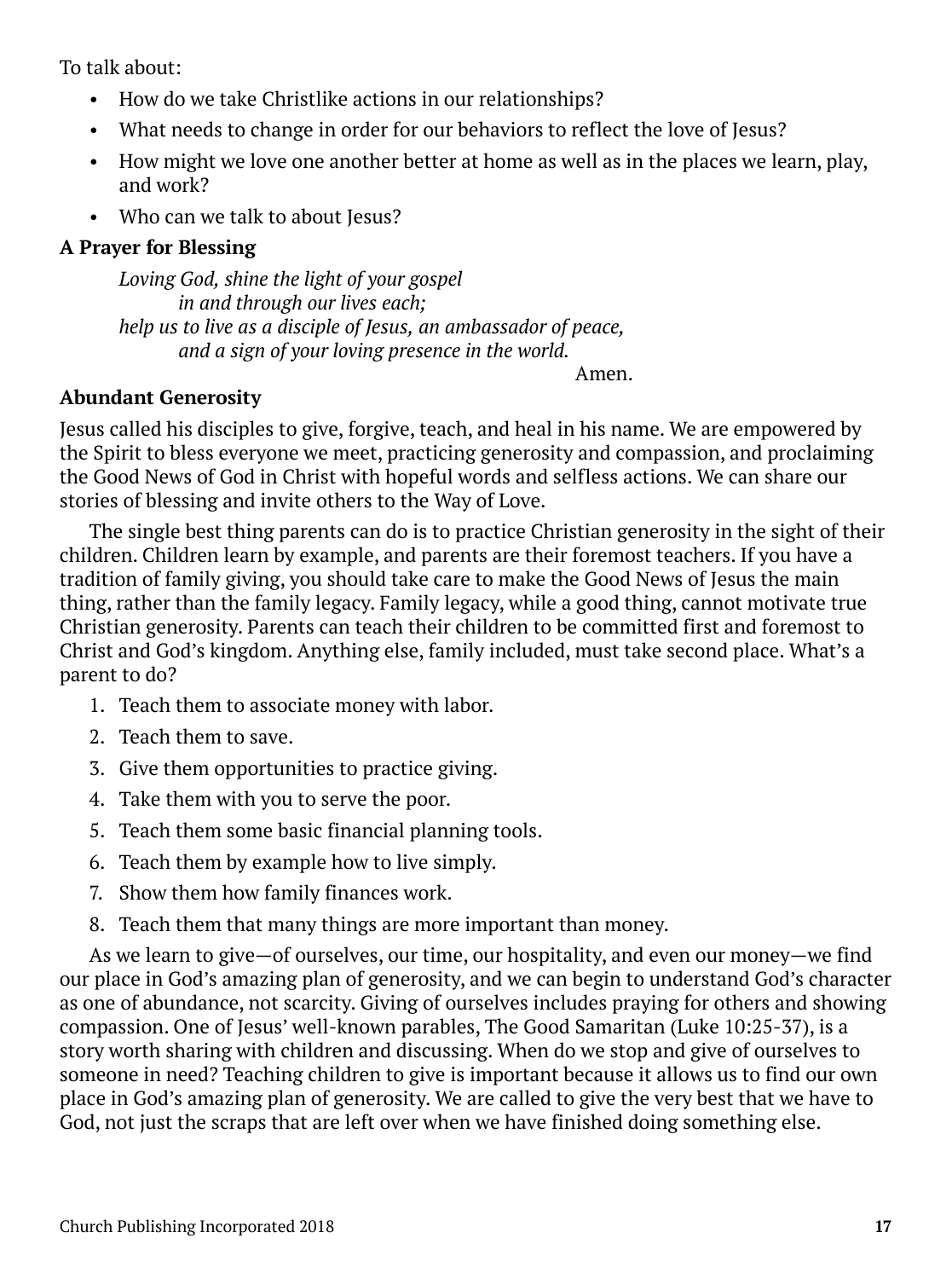# **Things to Do as a Family to Bless:**

- 1. Children of all ages can be involved in the family giving process. Do your children know to whom you give? If you involve them in the decision-making process, you can teach them both about giving and about the abundance of God.
- 2. Children of all ages can give their time and energy in acts of service. Consider taking your kids with you to deliver a meal to a needy family, to visit a nursing home, or to rake leaves for an invalid. In this way, they can learn to give even before they have money of their own.
- 3. When children are old enough to have money of their own (whether from allowance or employment), parents can train them to give regularly and generously to the church.
- 4. Above and beyond church giving, it is good to give children chances to give voluntarily to projects that excite them. Look for opportunities to expose them to missionaries serving abroad, local ministries, and people in need, explaining that they are free to give where Jesus leads them.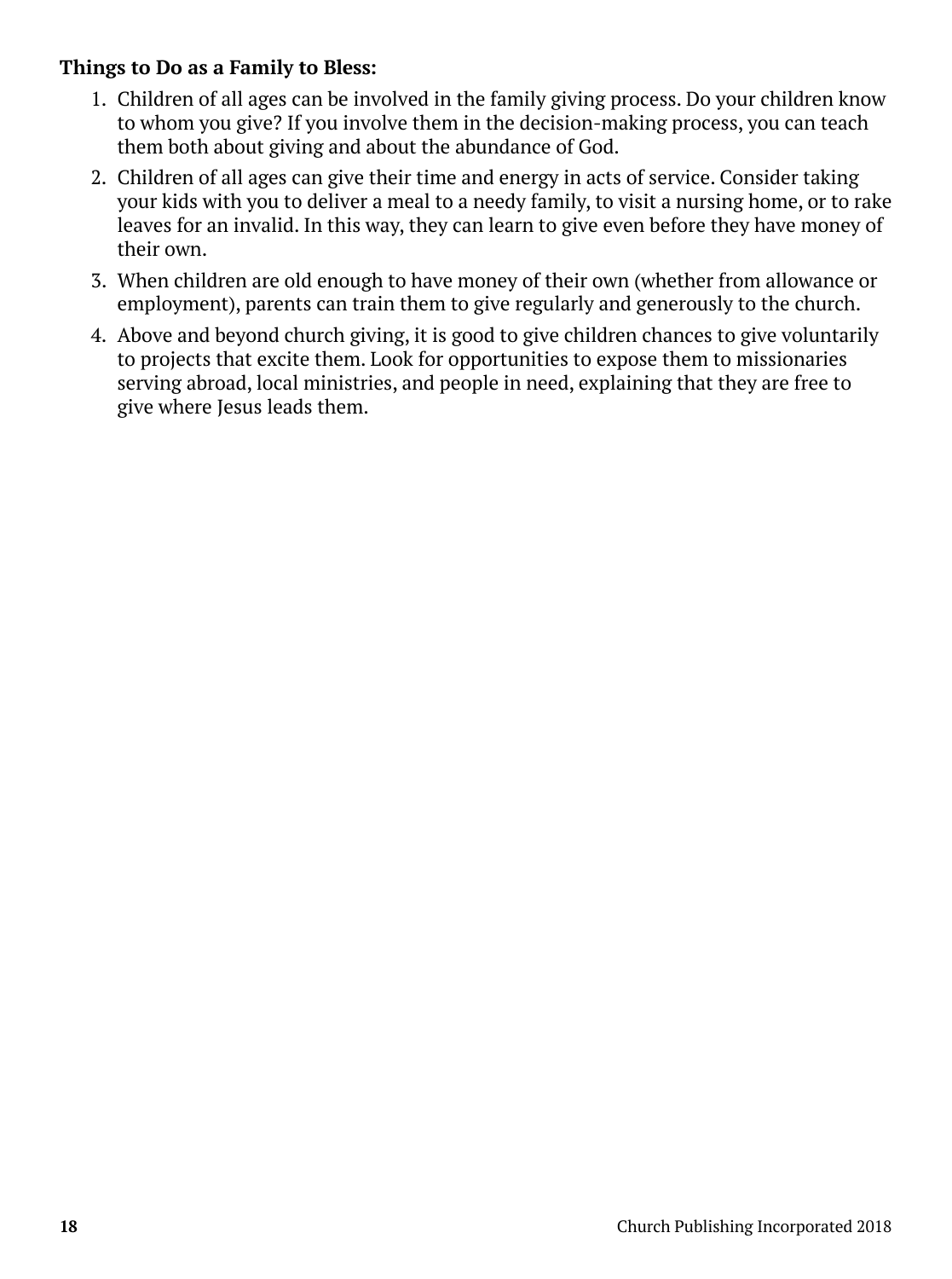

*Jesus said to them again, "Peace be with you. As the Father has sent me, so I send you."* 

— John 20:21

Cross boundaries, listen deeply and live like Jesus.

*"Send them into the world in witness to your love."* 

— The Book of Common Prayer (p. 306)

As the Episcopal branch of the Jesus Movement and followers of Jesus' Way, we seek to live like him. We're serious about moving out to grow loving, liberating, life-giving relationships with God (evangelism); to grow those relationships with each other (reconciliation); and to grow those relationships with all of creation (creation care). To go means to be sent forth, to leave a particular place to go to another place. At the end of every worship service, the final words are usually something like this: "Go to love and serve the Lord," to which our response is: "Thanks be to God." For we have gathered together for word (Holy Scripture) and food (Holy Eucharist) so that we are fed and strengthened to leave our place of worship to do God's work beyond the doors. It is about following Jesus into our neighborhoods.

We are sent with purpose. As Jesus went to the highways and byways, he sends us beyond our circles and comfort, to witness to the love, justice, and truth of God with our lips and with our lives. We go to listen with humility and to join God in healing a hurting world. We go to become Beloved Community, a people reconciled in love with God and one another. Children have great capacity for being empathetic and compassionate. As parents, we can help focus their energy and creativity on why we seek to follow Jesus' example.

Church Publishing Incorporated 2018 **19** Now more than ever, we live in a broken world. Our children are not blind to the events that happen in our neighborhoods or the world. In "going," we have an opportunity to explore, remember, and understand that we are all made in the image of God and loved equally by God. This involves living as Jesus would have us live, respecting all people, and caring for God's creation.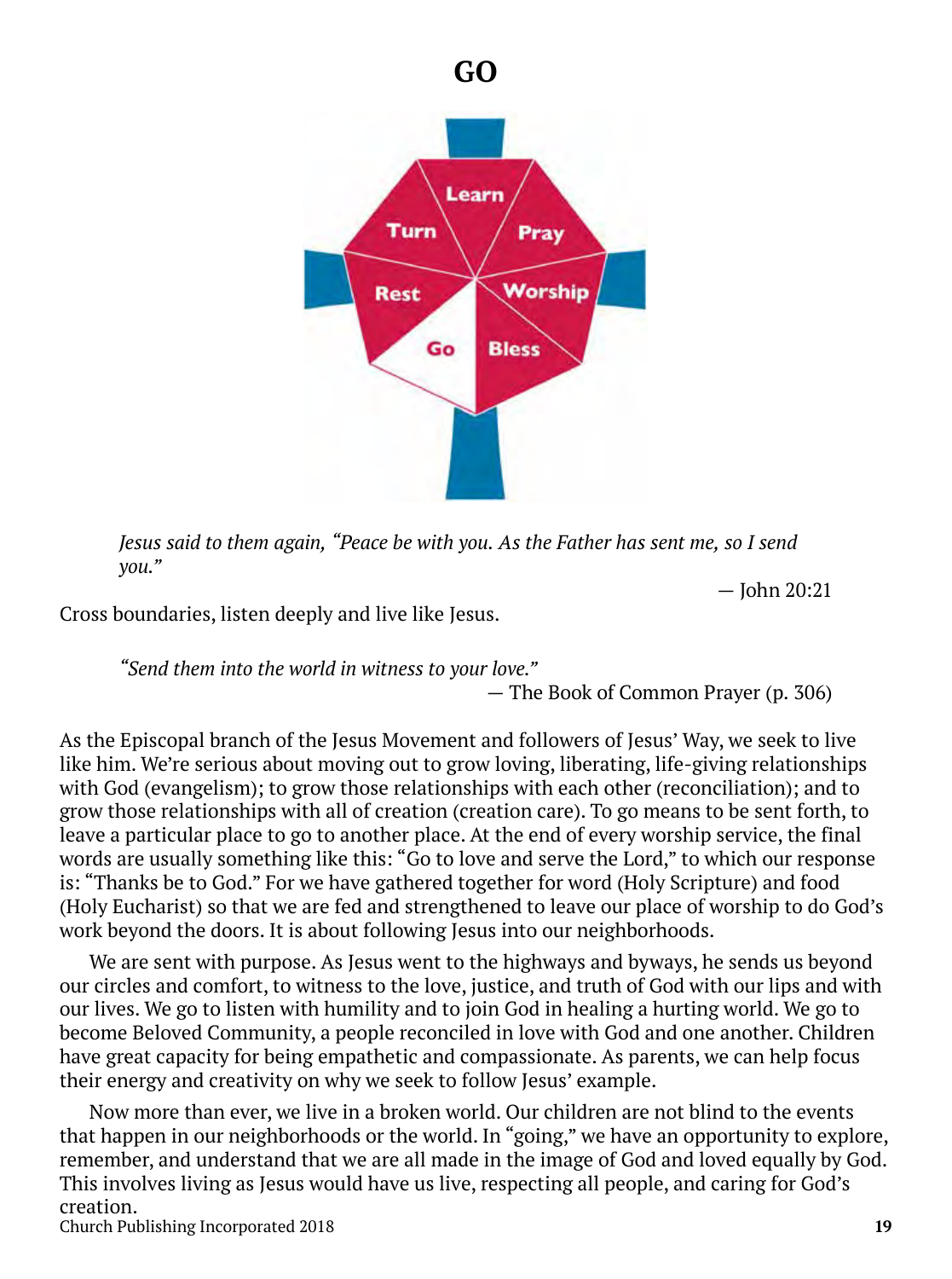# **Things to Do as a Family to Go:**

# *Being Evangelists as a Family*

This is about the love of God. How does your family express and give love to each other and those outside your household? Reflect back on the activities suggested in Learn and Bless. What concrete things can you do to act like Jesus in your local community?

- Invite a friend or other family member to come to church with you.
- Pray for others and the world.
- Be Jesus' feet and hands at school, work, home, and play.
- Take a walk around your neighborhood together. Where do you see goodness in your neighborhood? Where do you see signs of brokenness? What is Jesus calling you to do?
- Pay attention to your neighbors and help them out when you can.
- Visit the elderly at a nursing home or do chores for seniors in your neighborhood.
- Give food to the food bank
- Volunteer with organizations that serve others—find out what family opportunities your church offers.

# *Being Forgivers as a Family*

Reconciliation is a big word for children. However, they understand what it means to forgive ("I'm sorry") and make amends ("What can I do to make it better?") toward others that they have harmed or hurt. The following picture books for children may help your conversation and determine action steps in regard to race:

- *The Sandwich Shop* by Queen Rania (ages 3-7)
- *One Green Apple* by Eve Bunting (ages 4-7)
- *Let's Talk About Race* by Julius Lester (ages 4-8)
- *The Story of Ruby Bridges* by Robert Coles (ages 4-8)
- *The Other Side* by Jacqueline Woodson (ages 5-8)

In times of conversation about people in our world who are hurting or suffering, ask the questions (without knowing what an answer or action might be): Where is God in this situation? Does the Bible have a story that is like this? What would Jesus do here?

# *Caring for God's Creation as a Famil*y

This one may be the easiest of all to practice as a family. Together determine what steps you can take together to care for the earth. Children can come up with a list of things to do all on their own. Let them take the lead.

- Practice recycling bottles, glass, plastics, and paper.
- Learn how to save water and electricity in your home.
- Plant a garden: on your windowsill, in your yard, in a community garden, or at school or church.
- Pray for the earth.
- Walk, ride a bike, or use public transportation whenever possible.
- Use cloth shopping bags.
- Work with others to care for the environment, like cleaning up the neighborhood and planting trees.

God calls on each of us to walk softly on the earth, caring for it. We cannot change the world on our own, but we are called to do many small things that work together to accomplish something great.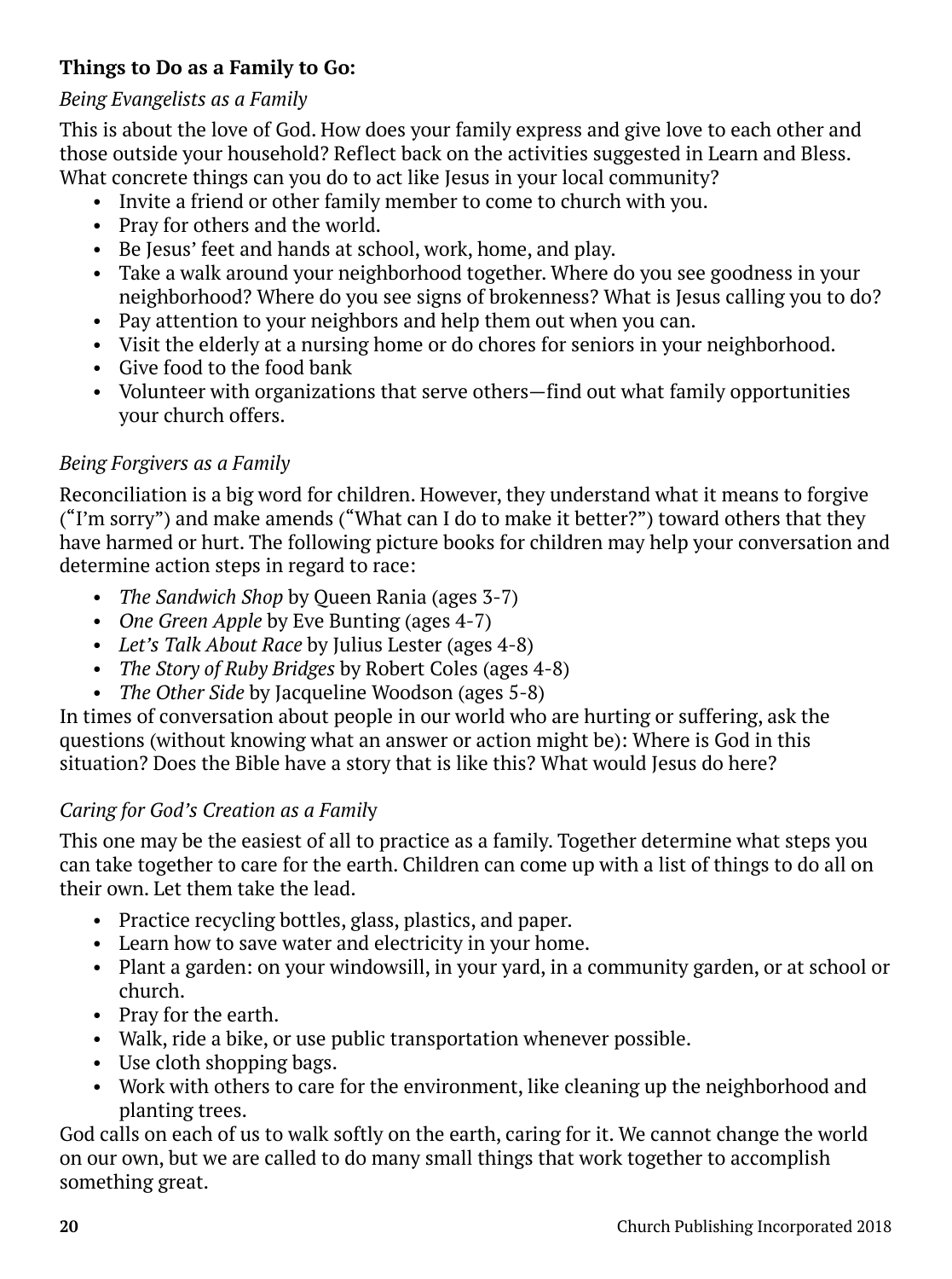# **REST**



*Peace I leave with you; my peace I give you. I do not give to you as the world gives. Do not let your hearts be troubled and do not be afraid.* 

— John 14:27

Receive the gift of God's grace, peace, and restoration.

*Blessed are you, O Lord … giving rest to the weary, renewing the strength of those who are spent.* 

— The Book of Common Prayer, p. 113

From the beginning of creation, God has established the sacred pattern of going and returning, labor and rest. Especially today, God invites us to dedicate time for restoration and wholeness—within our bodies, minds, and souls, and within our communities and institutions. By resting we place our trust in God, the primary actor who brings all things to their fullness.

The word "Sabbath" comes from the Hebrew verb *shavat*, which literally means "to cease" or "to stop." For the Hebrew people, the Sabbath was a day of ceasing from work. Taking Sabbath time on a weekly basis is a time for rest or activities that keep our minds, hearts, and bodies happy and healthy. Taking time to rest is also a time for us to remember all of God's blessings: all that we have and all that we do has been created and given to us by God.

How does rest fit into your weekly schedule in your family? Outside of work and school, often our time is spent going from one activity to the other. Many children hunger for times of quiet and "just being" (as do many parents!). How do we make time for God and renewing our body and spirt in the midst of our busy lives?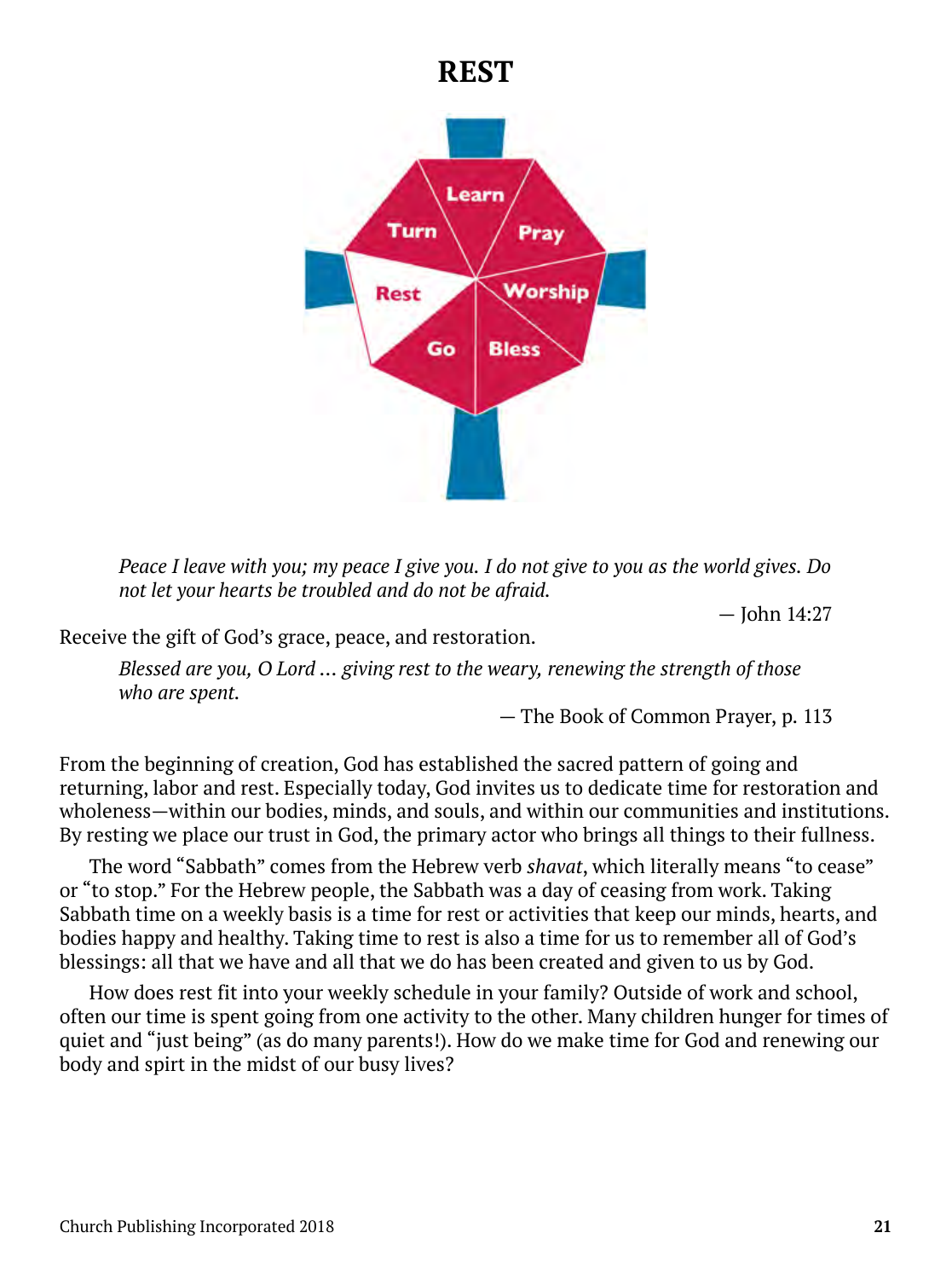### **Create a Sabbath Basket**

Get a basket or box and place it in a well-traveled area of your home. Pick a night of the week (Friday or Saturday may be best), and before bed invite everyone to put all the things you don't need in order to observe a day (or time) of rest in the basket. This might be everyone's cell phones, credit cards, iPads, and work projects such as homework. Take them out again on the next evening or at an agreed-upon time.

### **A Prayer for Rest**

*God of all creation, you breathed us into this world and called us by name to be yours. Guide our days. Let our work reflect your glory and promote the good of all humankind. Show us the goodness of keeping a time of rest, that we may be whole in body, mind, and spirt. Help us to know the patterns and rhythms of our lives, and bring peace to the places of chaos in our lives. Let us live in your love forever. Amen.*

# **Things to Do as a Family to Rest:**

- Attend church as a family
- Spend some time reading a book, everyone on their own or together.
- Cook a nice meal to share with others.
- Go for a walk or bike ride.
- Watch a funny movie.
- Play board games.
- Take a nap.
- Read the Bible or pray.
- Write a letter to someone who lives far away.
- Call someone on the phone just to chat.
- Visit a museum, park, or nature center.

Times of rest are a blessing. These are times to rest your mind, refresh your spirit, and renew your relationships with those important to you. Taking time for rest is an important gift we can give our children. If we are always busy and don't take time to "smell the roses," our children will not see its importance for themselves as they grow.